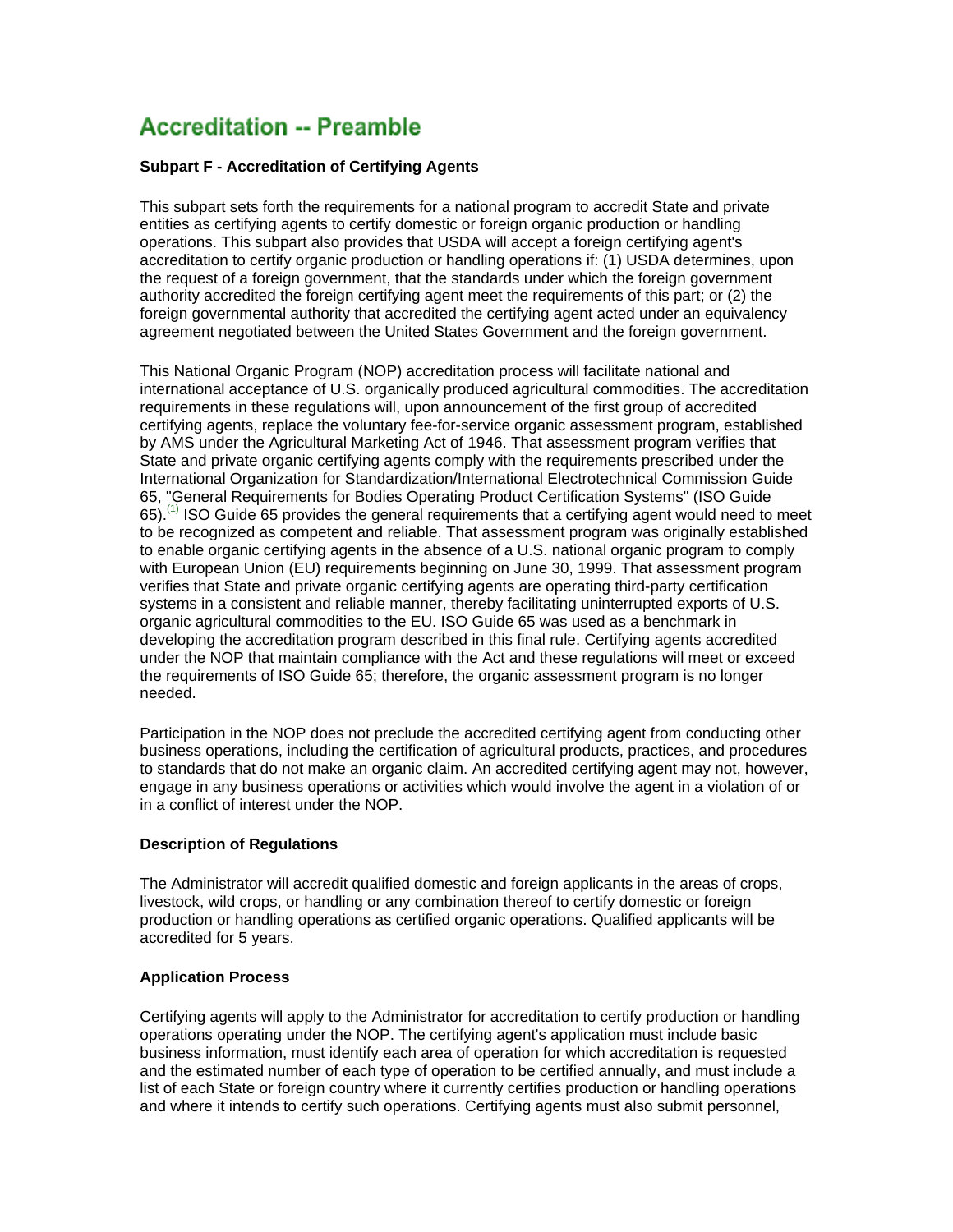administrative, conflict of interest, current certification, and other documents and information to demonstrate their expertise in organic production or handling techniques, their ability to comply with and implement the organic certification program, and their ability to comply with the requirements for accreditation. Certifying agents planning to certify production or handling operations within a State with an approved State organic program (SOP) must demonstrate their ability to comply with the requirements of the SOP.

The administrative information submitted by the applicant must include copies of its procedures for certifying operations, for ensuring compliance of its certified operations with the Act and regulations, for complying with recordkeeping requirements, and for making information available to the public about certified operations. The procedures for certifying operations encompass the processes used by the certifying agent to evaluate applicants, make certification decisions, issue certification certificates, and maintain the confidentiality of any business information submitted by the certified operation. The procedures for ensuring compliance of the certified operations will include the methods used to review and investigate certified operations, for sampling and residue testing, and to report violations.

The personnel information submitted with the application must demonstrate that the applicant uses a sufficient number of adequately trained personnel to comply with and implement the organic certification program. The certifying agent will also have to provide evidence that its responsibly connected persons, employees, and contractors with inspection, analysis, and decision-making responsibilities have sufficient expertise in organic production or handling techniques to successfully perform the duties assigned. They must also show that all persons who review applications for certification perform on-site inspections, review certification documents, evaluate qualifications for certification, make recommendations concerning certification, or make certification decisions and that all parties responsibly connected to the certifying agent have revealed existing or potential conflicts of interest.

Applicants who currently certify production or handling operations must also submit a list of the production and handling operations currently certified by them. For each area in which the applicant requests accreditation, the applicant should furnish copies of inspection reports and certification evaluation documents for at least three operations. If the applicant underwent any other accrediting process in the year previous to the application, the applicant should also submit the results of the process.

Certifying agents are prohibited from giving advice or providing consultancy services to certification applicants or certified operations for overcoming identified barriers to certification. This requirement does not apply to voluntary education programs available to the general public and sponsored by the certifying agent.

The Administrator will provide oversight of the fees to ensure that the schedule of fees filed with the Administrator is applied uniformly and in a nondiscriminatory manner. The Administrator may inform a certifying agent that its fees appear to be unreasonable and require that the certifying agent justify the fees. The Administrator will investigate the level of fees charged by an accredited certifying agent upon receipt of a valid complaint or under compelling circumstances warranting such an investigation.

#### **Statement of Agreement.**

Upon receipt of the certifying agent's application for accreditation, the Administrator will send a statement of agreement to the person responsible for the certifying agent's day-to-day operations for signature. The statement of agreement affirms that, if granted accreditation as a certifying agent under this subpart, the applicant will carry out the provisions of the Act and the regulations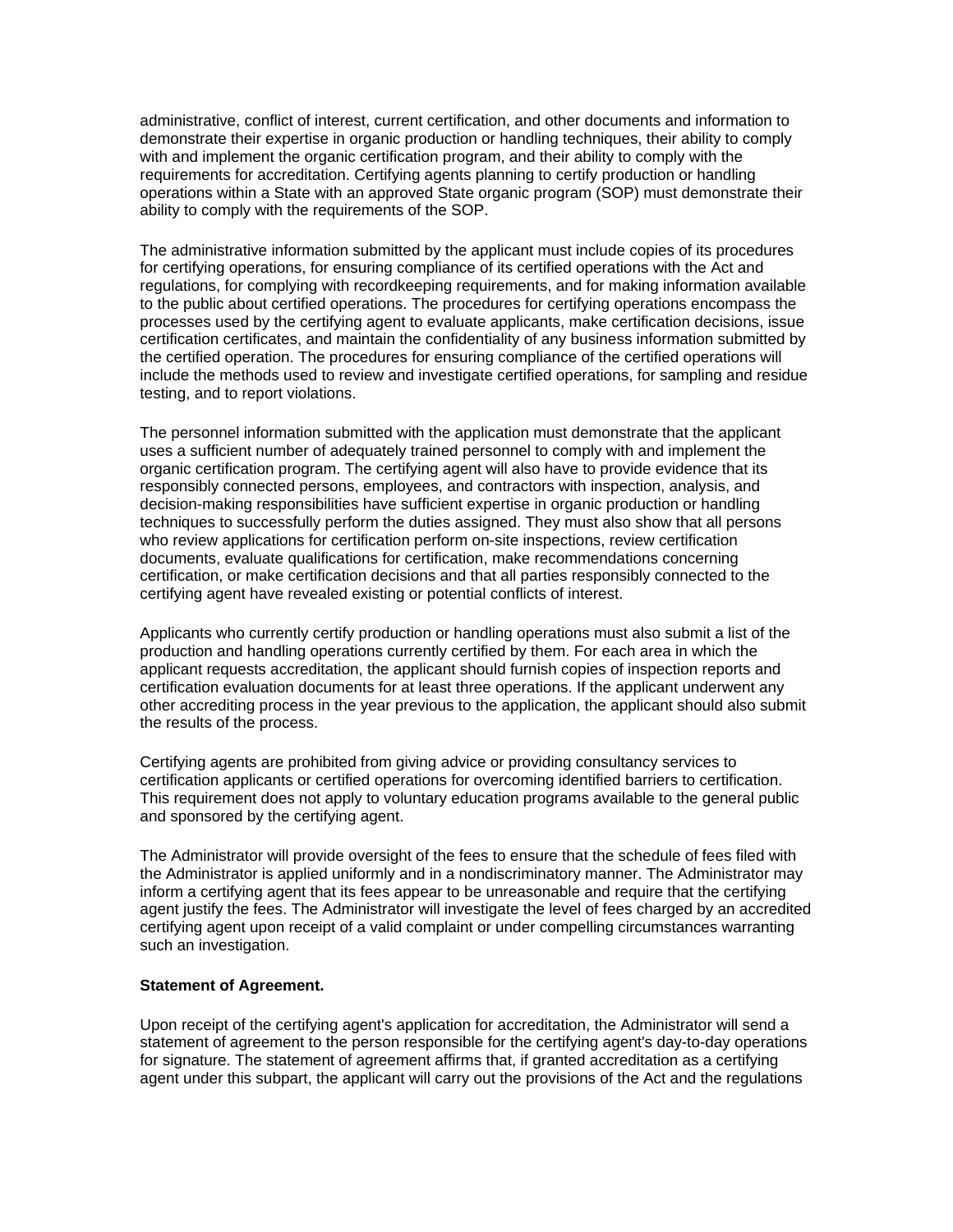in this part. Accreditation will not be approved until this statement is signed and returned to the Administrator.

The statement of agreement will include the applicant's agreement to accept the certification decisions made by another certifying agent accredited or accepted by USDA pursuant to section 205.500 and the applicant's agreement to refrain from making false or misleading claims about its accreditation status, the USDA accreditation program, or the nature or qualities of products labeled as organically produced. Further, the statement will include the applicant's agreement to pay and submit the fees charged by AMS and to comply with, implement, and carry out any other terms and conditions determined by the Administrator to be necessary. Applicants are also required to affirm through this statement of agreement that they will: (1) conduct an annual performance evaluation of all persons who review applications for certification, perform on-site inspections, review certification documents, evaluate qualifications for certification, make recommendations concerning certification, or make certification decisions and implement measures to correct any deficiencies in certification services; and (2) have an annual program review conducted of their certification activities by their staff, an outside auditor, or a consultant who has expertise to conduct such reviews and implement measures to correct any noncompliances with the Act and the regulations in this part that are identified in the evaluation.

A private entity certifying agent must additionally agree to hold the Secretary harmless for any failure on the agent's part to carry out the provisions of the Act and regulations. A private entity certifying agent's statement will also include an agreement to furnish reasonable security for the purpose of protecting the rights of operations certified by such certifying agent. Such security will be in an amount and according to such terms as the Administrator may by regulation prescribe. A private entity certifying agent must agree to transfer all records or copies of records concerning its certification activities to the Administrator if it dissolves or loses its accreditation. This requirement for the transfer of records does not apply to a merger, sale, or other transfer of ownership of a certifying agent. A private entity certifying agent must also agree to make such records available to any applicable SOP's governing State official.

#### **Granting Accreditation.**

Upon receiving all the required information, including the statement of agreement, and the required fee, the Administrator will determine if the applicant meets the requirements for accreditation. The Administrator's determination will be based on a review of the information submitted and, if necessary, a review of the information obtained from a site evaluation. The Administrator will notify the applicant of the granting of accreditation in writing. The notice of accreditation will state the area(s) for which accreditation is given, the effective date of the accreditation, any terms or conditions for the correction of minor noncompliances, and, for a private-entity certifying agent, the amount and type of security that must be established.

Certifying agents who apply for accreditation and do not meet the requirements for accreditation will be provided with a notification of noncompliance which will describe each noncompliance, the facts on which the notification is based, and the date by which the applicant must rebut or correct each noncompliance and submit supporting documentation of each such correction when correction is possible. If the applicant is successful in its rebuttal or provides acceptable evidence demonstrating correction of the noncompliances, the NOP Program Manager will send the applicant a written notification of noncompliance resolution and proceed with further processing of the application. If the applicant fails to correct the noncompliances, fails to report the corrections by the date specified in the notification of noncompliance, fails to file a rebuttal by the date specified in the notification of noncompliance, or is unsuccessful in its rebuttal, the Program Manager will issue a written notification of accreditation denial to the applicant. An applicant who has received written notification of accreditation denial may apply for accreditation again at any time or file an appeal of the denial of accreditation with the Administrator by the date specified in the notification of accreditation denial.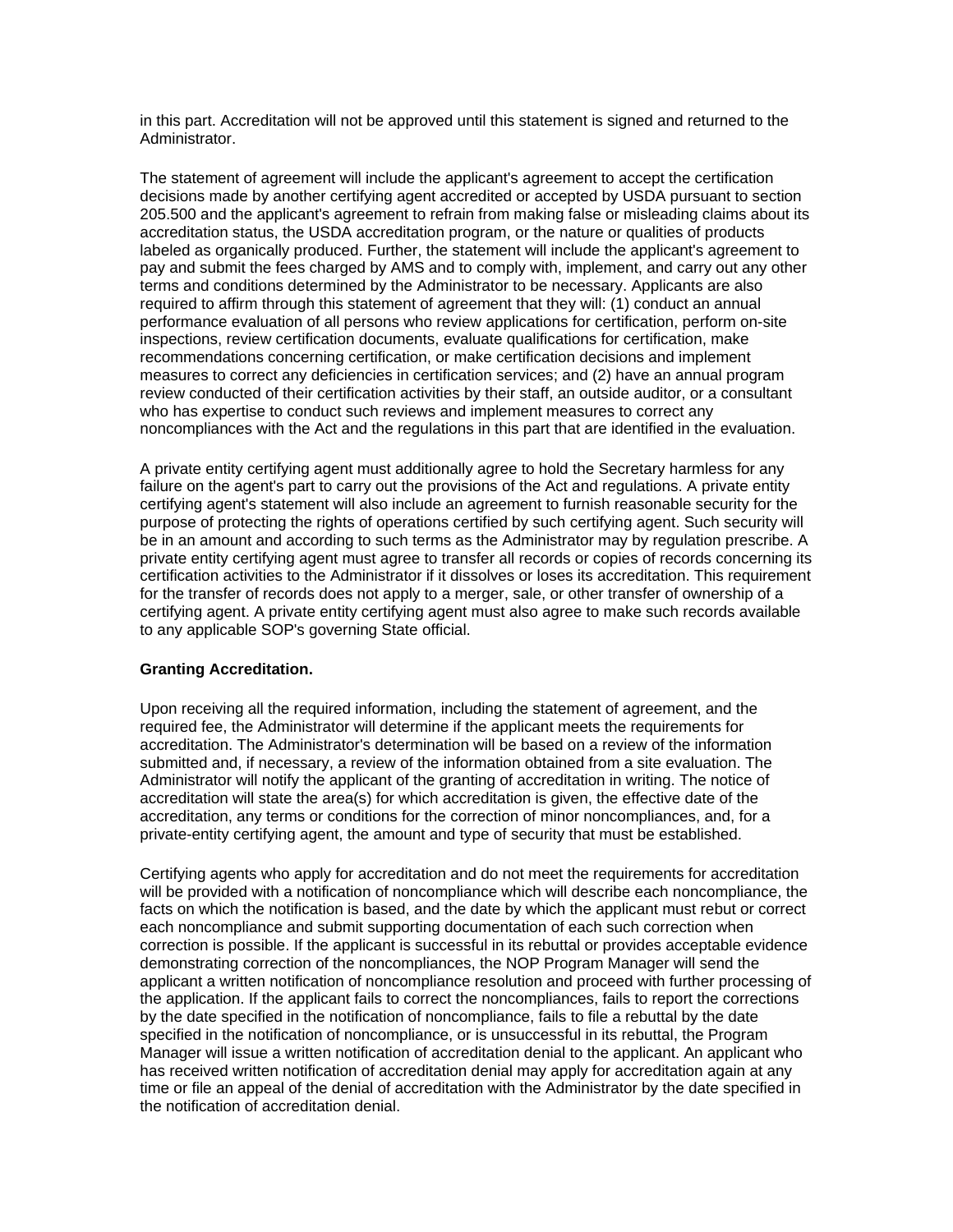Once accredited, a certifying agent may establish a seal, logo, or other identifying mark to be used by certified production and handling operations. However, the certifying agent may not require use of its seal, logo, or other identifying mark on any product sold, labeled, or represented as organically produced as a condition of certification. The certifying agent also may not require compliance with any production or handling practices other than those provided for in the Act and regulations as a condition for use of its identifying mark. However, certifying agents certifying production or handling operations within a State with more restrictive requirements, approved by the Administrator, shall require compliance with such requirements as a condition of use of their identifying mark by such operations.

## **Site Evaluations.**

One or more representatives of the Administrator will perform site evaluations for each certifying agent in order to examine the certifying agent's operations and to evaluate compliance with the Act and regulations. Site evaluations will include an on-site review of the certifying agent's certification procedures, decisions, facilities, administrative and management systems, and production or handling operations certified by the certifying agent. A site evaluation of an accreditation applicant will be conducted before or within a reasonable time after issuance of the applicant's notification of accreditation. Certifying agents will be billed for each site evaluation conducted in association with an initial accreditation, amendments to an accreditation, and renewals of accreditation. Certifying agents will not be billed by USDA for USDA-initiated site evaluations conducted to determine compliance with the Act and regulations.

As noted above, a certifying agent may be accredited prior to a site evaluation. If the Program Manager finds, following the site evaluation, that an accredited certifying agent is not in compliance with the Act or regulations, the Program Manager will issue the certifying agent a written notification of noncompliance. If the certifying agent fails to correct the noncompliances, report the corrections by the date specified in the notification of noncompliance, or file a rebuttal by the date specified in the notification of noncompliance, the Administrator will begin proceedings to suspend or revoke the accreditation. A certifying agent that has had its accreditation suspended may at any time, unless otherwise stated in the notification of suspension, submit a request to the Secretary for reinstatement of its accreditation. The request must be accompanied by evidence demonstrating correction of each noncompliance and corrective actions taken to comply with and remain in compliance with the Act and regulations. A certifying agent whose accreditation is revoked will be ineligible for accreditation for a period of not less than 3 years following the date of such determination.

#### **Peer Review Panels.**

The Administrator shall establish a peer review panel pursuant to the Federal Advisory Committee Act (FACA) (5 U.S.C. App. 2 et seq.). The peer review panel shall be composed of not fewer than three members who shall annually evaluate the NOP's adherence to the accreditation procedures in subpart F of these regulations and ISO/IEC Guide  $61^{(2)}$ , General requirements for assessment and accreditation of certification/registration bodies, and the NOP's accreditation decisions. This will be accomplished through the review of: (1) accreditation procedures, (2) document review and site evaluation reports, and (3) accreditation decision documents or documentation. The peer review panel shall report its finding, in writing, to the NOP Program Manager.

# **Continuing Accreditation.**

An accredited certifying agent must submit annually to the Administrator, on or before the anniversary date of the issuance of the notification of accreditation, the following reports and fees: (1) a complete and accurate update of its business information, including its fees, and information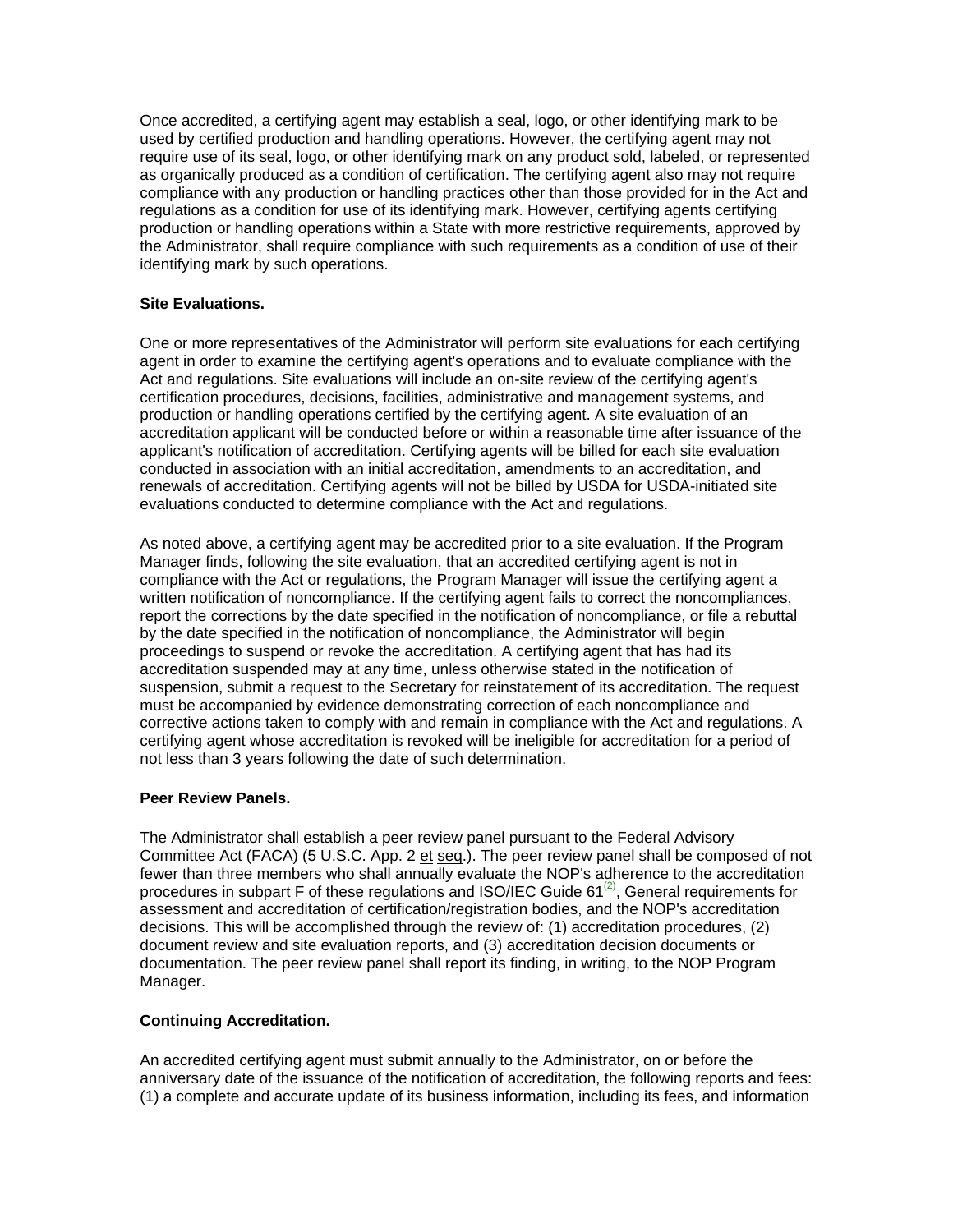evidencing its expertise in organic production or handling and its ability to comply with these regulations; (2) information supporting any changes requested in the areas of accreditation; (3) a description of measures implemented in the previous year and any measures to be implemented in the coming year to satisfy any terms and conditions specified in the most recent notification of accreditation or notice of renewal of accreditation; (4) the results of the most recent performance evaluations and annual program review and a description of adjustments to the certifying agent's operation and procedures implemented or to be implemented in response to the performance evaluations and program review; and (5) the required AMS fees.

Certifying agents will keep the Administrator informed of their certification activities by providing the Administrator with a copy of: (1) any notice of denial of certification, notification of noncompliance, notification of noncompliance correction, notification of proposed suspension or revocation, and notification of suspension or revocation issued simultaneously with its issuance and (2) a list, on January 2 of each year, including the name, address, and telephone number of each operation granted certification during the preceding year.

One or more site evaluations will occur during the 5-year period of accreditation to determine whether an accredited certifying agent is complying with the Act and regulations. USDA will establish an accredited certifying agent compliance monitoring program, which will involve no less than one randomly selected site evaluation of each certifying agent during its 5-year period of accreditation. Larger and more diverse operations, operations with clients marketing their products internationally, and operations with a history of problems should expect more frequent site evaluations by USDA. Operations with clients marketing their products internationally will be annually site evaluated to meet the ISO-Guide 61 requirement for periodic surveillance of accredited certifying agents. USDA may also conduct site evaluations during investigations of alleged or suspected violations of the Act or regulations and in followup to such investigations. Such investigations will generally be the result of complaints filed with the Administrator alleging violations by the certifying agent. Compliance site evaluations may be announced or unannounced at the discretion of the Administrator. Certifying agents will not be billed by USDA for USDA-initiated site evaluations conducted to determine compliance with the Act and regulations.

An accredited certifying agent must provide sufficient information to persons seeking certification to enable them to comply with the applicable requirements of the Act and these regulations. The certifying agent must maintain strict confidentiality with respect to its clients and not disclose to third parties (with the exception of the Secretary or the applicable SOP's governing State official or their authorized representatives) any business-related information concerning any client obtained while implementing these regulations except as authorized by regulation. A certifying agent must make the following information available to the public: (1) certification certificates issued during the current and 3 preceding calender years; (2) a list of producers and handlers whose operations it has certified, including for each the name of the operation, type(s) of operation, products produced, and the effective date of the certification, during the current and 3 preceding calender years; and (3) the results of laboratory analyses for residues of pesticides and other prohibited substances conducted during the current and 3 preceding calender years. A certifying agent may make other business information available to the public if permitted in writing by the producer or handler. This information will be made available to the public at the public's expense.

An accredited certifying agent must maintain records according to the following schedule: (1) records obtained from applicants for certification and certified operations must be maintained for not less than 5 years beyond their receipt; (2) records created by the certifying agent regarding applicants for certification and certified operations must be maintained for not less than 10 years beyond their creation; and (3) records created or received by the certifying agent pursuant to the accreditation requirements, excluding any records covered by the 10-year requirement, must be maintained for not less than 5 years beyond their creation or receipt. Examples of records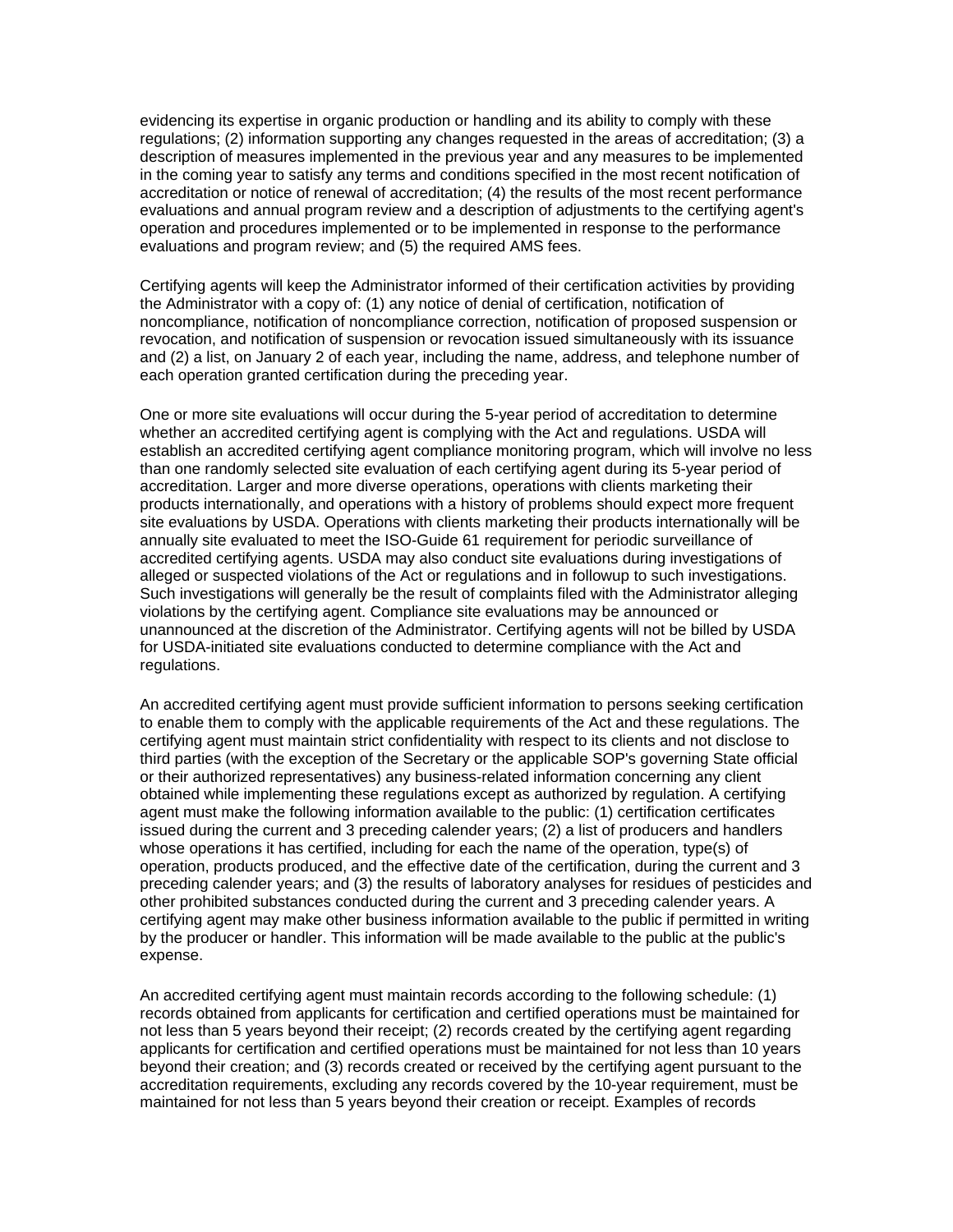obtained from applicants for certification and certified operations include organic production system plans, organic handling system plans, application documents, and any documents submitted to the certifying agent by the applicant/certified operation. Examples of records created by the certifying agent regarding applicants for certification and certified operations include certification certificates, notices of denial of certification, notification of noncompliance, notification of noncompliance correction, notification of proposed suspension or revocation, notification of suspension or revocation, correspondence with applicants and certified operations, on-site inspection reports, documents concerning residue testing, and internal working papers and memorandums concerning applicants and certified operations. Examples of records created or received by the certifying agent pursuant to the accreditation requirements include operations manuals; policies and procedures documents (personnel, administrative); training records; annual performance evaluations and supporting documents; conflict of interest disclosure reports and supporting documents; annual program review working papers, memorandums, letters, and reports; fee schedules; annual reports of operations granted certification; application materials submitted to the NOP; correspondence received from and sent to USDA; and annual reports to the Administrator.

The certifying agent must make all records available for inspection and copying during normal business hours by authorized representatives of the Secretary and the applicable SOP's governing State official. In the event that the certifying agent dissolves or loses its accreditation, it must transfer to the Administrator and make available to any applicable SOP's governing State official all records or copies of records concerning its certification activities. This requirement for the transfer of records does not apply to a merger, sale, or other transfer of ownership of a certifying agent.

Certifying agents are also required to prevent conflicts of interest and to require the completion of an annual conflict of interest disclosure report by all persons who review applications for certification, perform on-site inspections, review certification documents, evaluate qualifications for certification, make recommendations concerning certification, or make certification decisions and all parties responsibly connected to the certifying agent. Coverage of the conflict of interest provisions extends to immediate family members of persons required to complete an annual conflict of interest disclosure report. A certifying agent may not certify a production or handling operation if the certifying agent or a responsibly connected party of such certifying agent has or has held a commercial interest in the production or handling operation, including an immediate family interest or the provision of consulting services, within the 12-month period prior to the application for certification. A certifying agent may certify a production or handling operation if any employee, inspector, contractor, or other personnel of the certifying agent has or has held a commercial interest, including an immediate family interest or the provision of consulting services, within the 12-month period prior to the application for certification. However, such persons must be excluded from work, discussions, and decisions in all stages of the certification process and the monitoring of the entity in which they have or have held a commercial interest. The acceptance of payment, gifts, or favors of any kind, other than prescribed fees, from any business inspected is prohibited. However, a certifying agent that is a not-for-profit organization with an Internal Revenue Code tax exemption or, in the case of a foreign certifying agent, a comparable recognition of not-for-profit status from its government, may accept voluntary labor from certified operations. Certifying agents are also prohibited from giving advice or providing consultancy services to certification applicants or certified operations for overcoming identified barriers to certification. To further ensure against conflict of interest, the certifying agent must ensure that the decision to certify an operation is made by a person different from the person who conducted the on-site inspection.

The certifying agent must reconsider a certified operation's application for certification when the certifying agent determines, within 12 months of certifying the operation, that a person participating in the certification process and covered under section 205.501(c)(11)(ii) has or had a conflict of interest involving the applicant. If necessary, the certifying agent must perform a new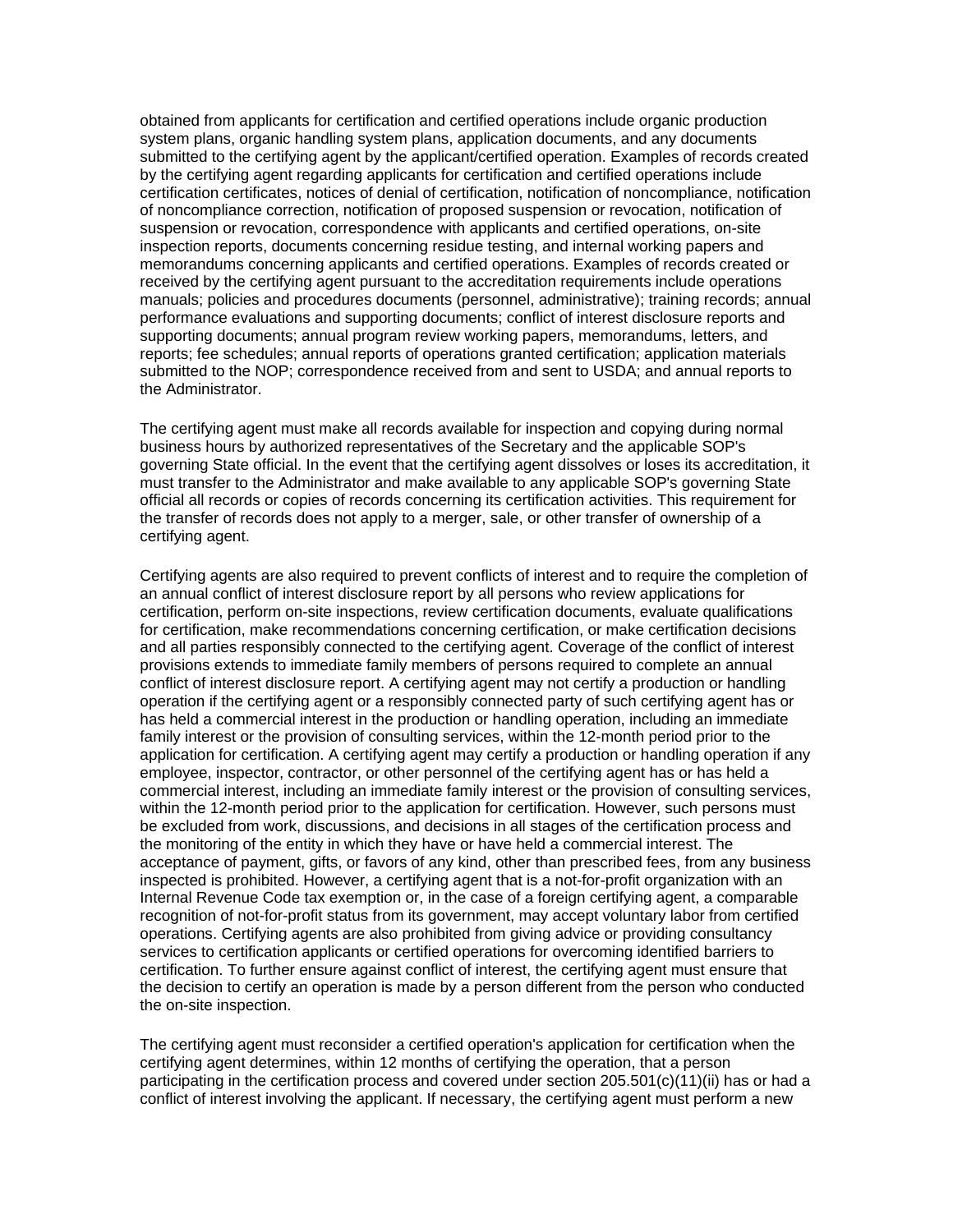on-site inspection. All costs associated with a reconsideration of an application, including onsite inspection costs, shall be borne by the certifying agent. When it is determined that, at the time of certification, a conflict of interest existed between the applicant and a person covered under section 205.501(c)(11)(i), the certifying agent must refer the certified operation to a different accredited certifying agent for recertification. The certifying agent must also reimburse the operation for the cost of the recertification.

No accredited certifying agent may exclude from participation in or deny the benefits of the NOP to any person due to discrimination because of race, color, national origin, gender, religion, age, disability, political beliefs, sexual orientation, or marital or family status. Accredited certifying agents must accept all production and handling applications that fall within their areas of accreditation and certify all qualified applicants, to the extent of their administrative capacity to do so, without regard to size or membership in any association or group.

## **Renewal of Accreditation.**

To avoid a lapse in accreditation, certifying agents must apply for renewal of accreditation at least 6 months prior to the fifth anniversary of issuance of the notification of accreditation and each subsequent renewal of accreditation. The Administrator will send the certifying agent a notice of pending expiration of accreditation approximately 1 year prior to the scheduled date of expiration. The accreditation of certifying agents who make timely application for renewal of accreditation will not expire during the renewal process. The accreditation of certifying agents who fail to make timely application for renewal of accreditation will expire as scheduled unless renewed prior to the scheduled expiration date. Certifying agents with an expired accreditation must not perform certification activities under the Act and these regulations.

Following receipt of the certifying agent's annual report and fees and the results of a site evaluation, the Administrator will determine whether the certifying agent remains in compliance with the Act and regulations and should have its accreditation renewed. Upon a determination that the certifying agent is in compliance with the Act and regulations, the Administrator will issue a notice of renewal of accreditation. The notice of renewal will specify any terms and conditions that must be addressed by the certifying agent and the time within which those terms and conditions must be satisfied. Renewal of accreditation will be for 5 years. Upon a determination that the certifying agent is not in compliance with the Act and regulations, the Administrator will initiate proceedings to suspend or revoke the certifying agent's accreditation. Any certifying agent subject to a proceeding to suspend or revoke its accreditation may continue to perform certification activities pending resolution of the proceedings to suspend or revoke the accreditation.

#### **Amending accreditation.**

An accredited certifying agent may request amendment to its accreditation at any time. The application for amendment must be sent to the Administrator and must contain information applicable to the requested change in accreditation, a complete and accurate update of the certifying agent's application information and evidence of expertise and ability, and the applicable fees.

#### **Accreditation - Changes Based on Comments**

This subpart differs from the proposal in several respects as follows:

(1) Advice and Consultancy Services. We have amended section 205.501(a)(11)(iv) to clarify that certifying agents are to prevent conflicts of interest by not giving advice or providing consultancy services to applicants for certification and certified operations for overcoming identified barriers to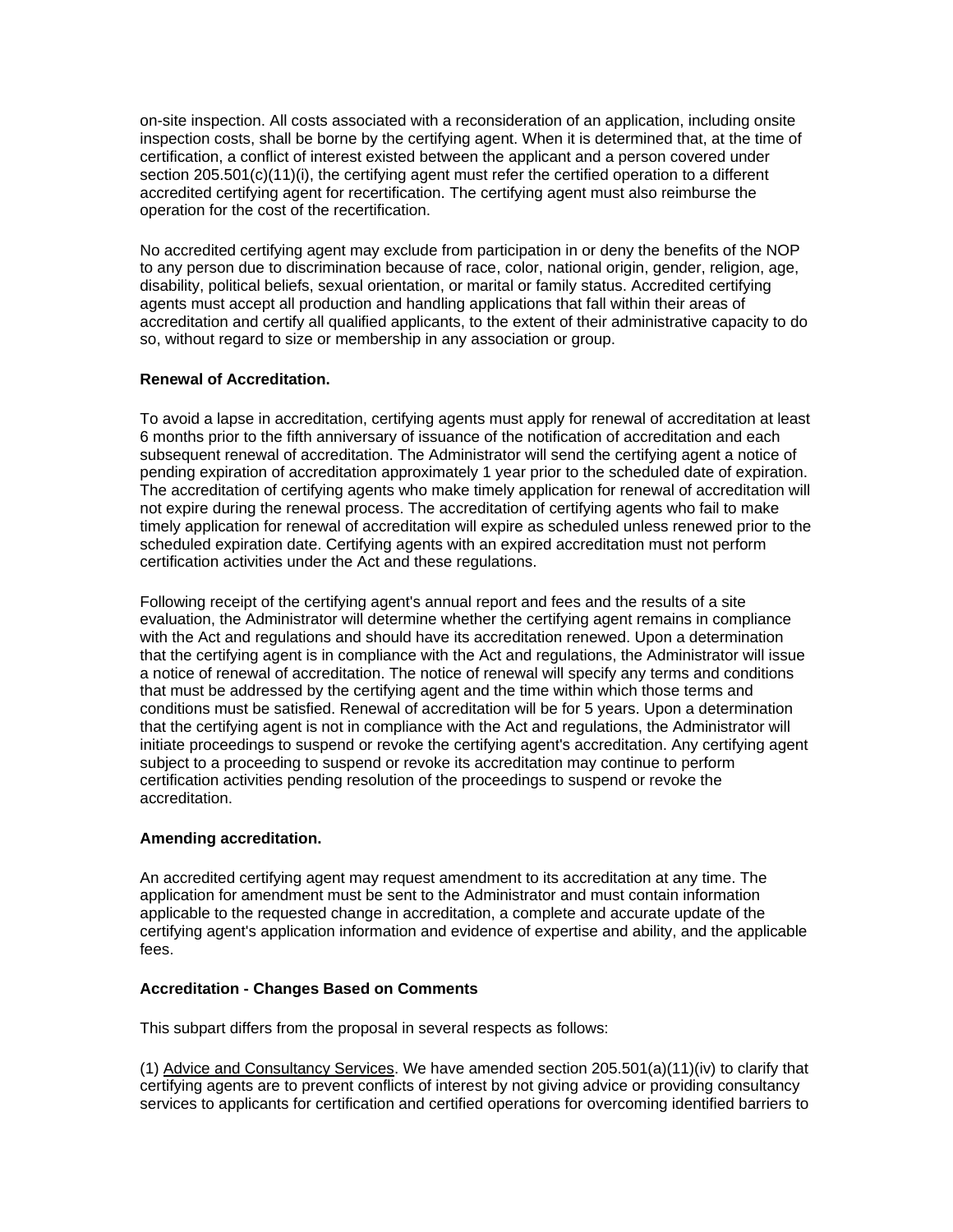certification. This amendment has been made in response to a commenter who stated that the provisions of section 205.501(a)(11)(iv), as proposed, seemed to preclude the providing of advice and educational workshops and training programs. It was not our intent to prevent certifying agents from sponsoring in-house publications, conferences, workshops, informational meetings, and field days for which participation is voluntary and open to the general public. The provisions as originally proposed and as amended are intended to prohibit certifying agents from telling applicants and certified operations how to overcome barriers to certification identified by the certifying agent. It would be a conflict of interest for a certifying agent to tell an operation how to comply inasmuch as the certifying agents impartiality and objectivity will be lost should the advice or consultancy prove ineffective in resolving the noncompliance. The provisions of section 205.501(a)(11)(iv) are consistent with ISO Guide 61.

To further clarify this issue, we have also amended section 205.501(a)(16) by adding "for certification activities" after the word, "charges."

(2) Conflicts of Interest - Persons Covered. We have amended section  $205.501(a)(11)(v)$  to limit the completion of annual conflict of interest disclosure reports to all persons who review applications for certification, perform on-site inspections, review certification documents, evaluate qualifications for certification, make recommendations concerning certification, or make certification decisions and all parties responsibly connected to the certifying agent. A commenter recommended amending section  $205.501(a)(11)(v)$  to have it apply to all persons with direct oversight of or participation in the certification program rather than all persons identified in section 205.504(a)(2). Section 205.504(a)(2) includes all personnel to be used in the certification operation, including administrative staff, certification inspectors, members of any certification review and evaluation committees, contractors, and all parties responsibly connected to the certifying agent. We have decided that completion of annual conflict of interest disclosure reports by persons not involved in the certification process or responsibly connected to the certifying agent is unnecessary. As amended, section 205.501(a)(11)(v) includes all persons with the opportunity to influence the outcome of a decision on whether to certify a specific production or handling operation. Completed conflict of interest disclosure reports will be used by certifying agents to identify persons with interests in applicants for certification and certified operations that may affect the impartiality of such persons.

(3) Reporting Certifications Granted. We have amended section 205.501(a)(15)(ii) (formerly section 205.501(a)(14)(ii)) by replacing "a quarterly calendar basis" with "January 2 of each year." A commenter stated that the requirement that certifying agents report certifications that they have granted on a quarterly basis to the Administrator is burdensome. The commenter requested that section 205.501(a)(14)(ii) be amended to require a midyear or end-year reporting. Section 205.501(a)(15)(ii) now requires the certifying agent to submit a list, on January 2 of each year, including the name, address, and telephone number of each operation granted certification during the preceding year. Certifying agents can fulfill this requirement by providing an up-to-date copy of the list of producers and handlers required to be made available to the public by section 205.504(b)(5)(ii).

(4) Notification of Inspector. We have added a new section 205.501(a)(18) requiring the certifying agent to provide the inspector, prior to each on-site inspection, with previous on-site inspection reports and to notify the inspector of the certifying agent's decision relative to granting or denying certification to the applicant site inspected by the inspector. Such notification must identify any requirements for the correction of minor noncompliances. We have made this addition because we agree with the commenter that such information should be provided to the inspector and because the requirements are consistent with ISO Guide 61.

(5) Acceptance of Applications. We have added a new section 205.501(a)(19) requiring the certifying agent to accept all production or handling applications for certification that fall within the certifying agent's areas of accreditation and to certify all qualified applicants, to the extent of their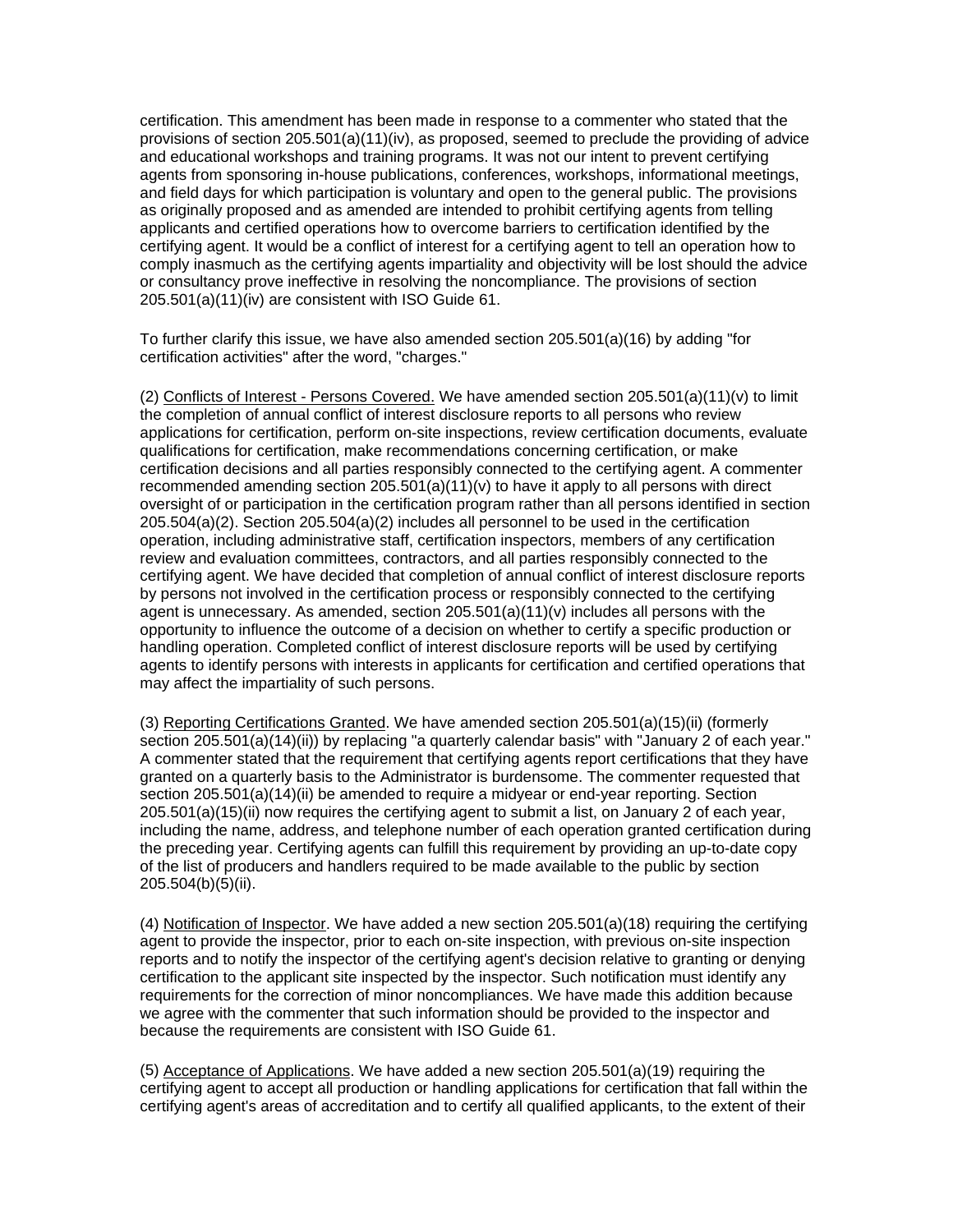administrative capacity to do so, without regard to size or membership in any association or group. We have made this addition because we agree with the many commenters who requested that certifying agents be required to certify all qualified applicants. We recognize, however, that there may be times when the certifying agent's workload or the size of its client base might make it necessary for the certifying agent to decline acceptance of an application for certification within its area of accreditation. This is why we have included the proviso, "to the extent of their administrative capacity to do so." We have included "without regard to size or membership in any association or group" to address commenter concerns about discrimination in the providing of certification services. This addition is consistent with ISO Guide 61.

(6) Ability to Comply with SOP. We have added a new section 205.501(a)(20) requiring the certifying agent to demonstrate its ability to comply with an SOP, to certify organic production or handling operations within the State. This change, as pointed out by a State commenter, is necessary to clarify that a certifying agent must be able to comply with an SOP to certify production or handling operations within that State.

(7) Performance Evaluation. We have amended section 205.501(a)(6) by replacing "appraisal" with "evaluation" and expanding the coverage from inspectors to persons who review applications for certification, perform on-site inspections, review certification documents, evaluate qualifications for certification, make recommendations concerning certification, or make certification decisions. Corresponding amendments have also been made to section 205.510(a)(4). Further, we have amended section 205.501(a)(6) to clarify that the deficiencies to be corrected are deficiencies in certification services. We changed "appraisal" to "evaluation" at the request of a State commenter who pointed out that State inspectors generally perform other duties in addition to the inspection of organic production or handling operations. We concur that this change will help differentiate between the State's employee performance appraisal for all duties as a State employee and the evaluation of certification services provided under the NOP. Expanding the coverage from inspectors to all persons involved in the certification process makes the regulation consistent with ISO Guide 61. Sections 205.505(a)(3) and 205.510(a)(4) have been amended to make their language consistent with the changes to section 205.501(a)(6).

(8) Annual Program Evaluation. We have amended section 205.501(a)(7) by replacing "evaluation" with "review" and by replacing "evaluations" with "reviews." A commenter suggested amending section 205.501(a)(7) by replacing the requirement of an annual program evaluation with an annual review of program activities. We agree that "review" is a more appropriate term than "evaluate" since to review is to examine, report, and correct while evaluate is more in the nature of assessing value. We have not, however, accepted that portion of the commenter's suggestion which would have removed the reference to the review being conducted by the certifying agent's staff, an outside auditor, or a consultant who has the expertise to conduct such reviews. We have not accepted this suggestion because the comment would have limited the review to being conducted by the certifying agent with no requirement that the certifying agent be qualified to conduct the review. Another commenter wanted to change the requirement to an annual assessment of the quality of the inspection system. We have not accepted this suggestion because it can be interpreted as narrowing the scope of the review from the full certification program to just the inspection component of the certification program. This commenter would also have limited the review to being conducted by the certifying agent with no requirement that the certifying agent be qualified to conduct the review. We believe that narrowing the scope of the review would be inconsistent with ISO Guide 65. It is also inconsistent with our intent that the entire certification program be reviewed annually. We also received a comment stating that it is a violation of ISO Guide 65 to have staff perform an internal review. We disagree with this commenter. ISO Guide 65 provides that the certification body shall conduct periodic internal audits covering all procedures in a planned and systematic manner. Sections 205.505(a)(4) and 205.510(a)(4) have been amended to make their language consistent with the changes to section 205.501(a)(7).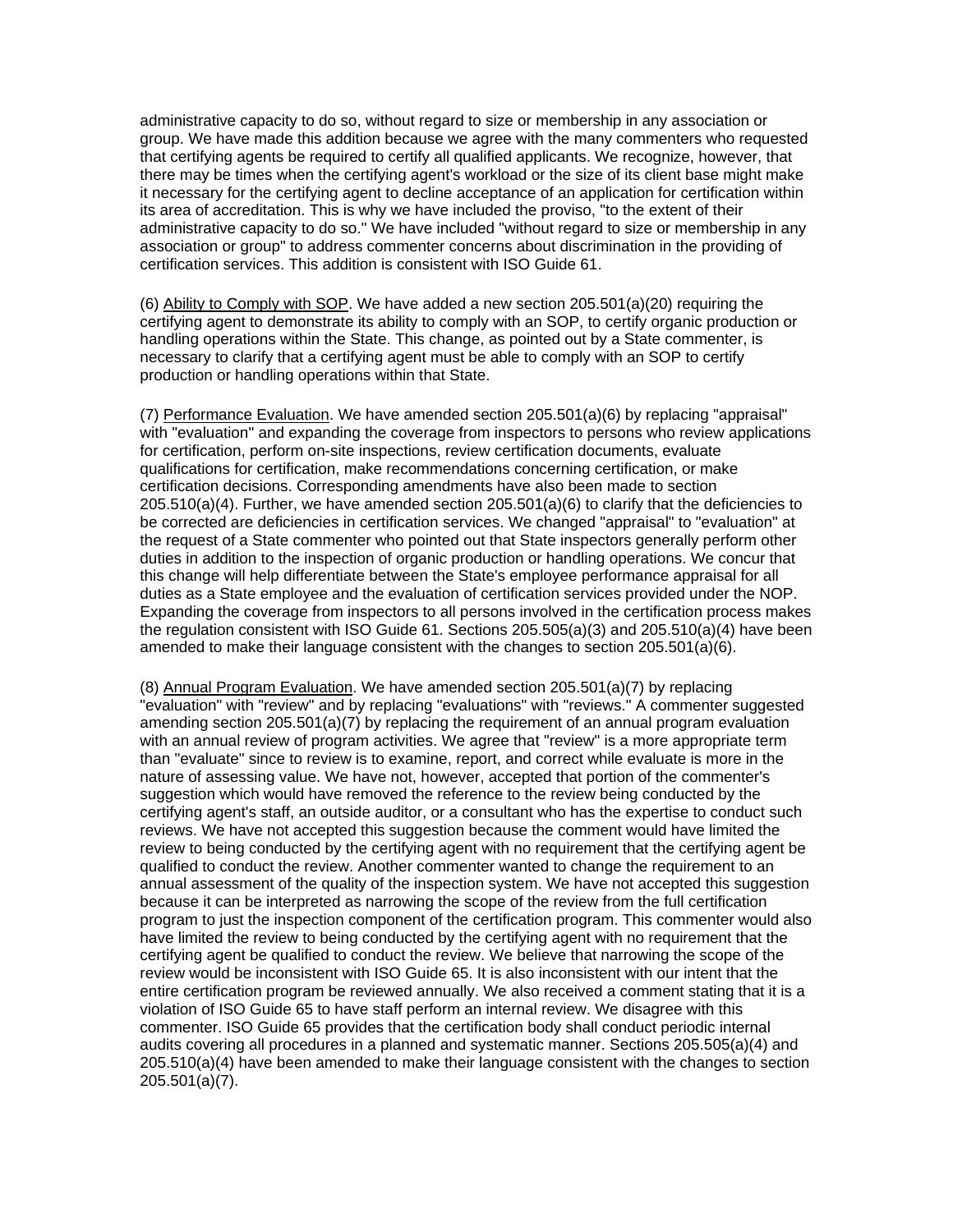(9) Certification Decision. We have added a new section  $205.501(a)(11)(vi)$  that requires the certifying agent to ensure that the decision to certify an operation is made by a person different from the person who carried out the on-site inspection. Commenters requested that this provision be added to the requirement that certifying agents prevent conflicts of interest. We concur with the request because it clearly separates the act of inspecting an organic operation from the act of granting certification. This addition is also consistent with ISO Guide 65, section 4.2(f), which requires that the certification body ensure that each decision on certification is taken by a person different from those who carried out the evaluation.

(10) Determination of Conflict of Interest. We have added a new section 205.501(a)(12) addressing situations where a conflict of interest present at the time of certification is identified after certification. Several commenters requested the addition of a provision that, if a conflict of interest is identified within 12 months of certification, the certifying agent must reconsider the application and may reinspect the operation if necessary. We agree with the commenters that the issue of conflicts of interest present at the time of certification but identified after certification need to be addressed in the regulations. Accordingly, we have provided that an entity accredited as a certifying agent must reconsider a certified operation's application for certification and, if necessary, perform a new on-site inspection when it is determined, within 12 months of certifying the operation, that any person participating in the certification process and covered under section 205.501(a)(11)(ii) has or had a conflict of interest involving the applicant. Because the certifying agent is responsible for preventing conflicts of interest, all costs associated with a reconsideration of application, including onsite inspection costs, must be borne by the certifying agent. Further, a certifying agent must refer a certified operation to a different accredited certifying agent for recertification when it is determined that any person covered under section 205.501(a)(11)(i) at the time of certification of the applicant had a conflict of interest involving the applicant. Because the certifying agent is responsible for preventing conflicts of interest, the certifying agent must reimburse the operation for the cost of the recertification. Sections 205.501(a)(12) through 205.501(a)(17) have been redesignated as sections 205.501(a)(13) through 205.501(a)(18), respectively.

(11) Financial Security. We published an advanced notice of proposed rulemaking and request for comments regarding financial security in the August 9, 2000, issue of the Federal Register. We issued a news release announcing the Federal Register publication on August 9, 2000. Numerous commenters expressed concern about reasonable security relative to its amount and impact on small certifying agents. A few commenters requested a definition for reasonable security. Others stated that the formula for determining the amount of security should be published in the Federal Register. The March 13, 2000, NOP proposed rule stated that the amount and terms of reasonable financial security would be the subject of additional rulemaking. The August 9, 2000, advanced notice of proposed rulemaking solicited comments on all aspects of reasonable security and protection of the rights of program participants. We requested comments from any interested parties, including producers and handlers of organic agricultural products, certifying agents, importers and exporters, the international community, and any other person or group. Six questions were provided to facilitate public comment on the advanced notice of proposed rulemaking. Comments addressing other relevant issues were also invited. The questions posed in the advanced notice of proposed rulemaking were:

(1) From what risks or events might a customer of a private certifying agent require reasonable security?

(2) What are the financial instrument(s) that could provide the reasonable security to protect customers from these events?

(3) What dollar amounts of security would give reasonable protection to a customer of a private certifying agent?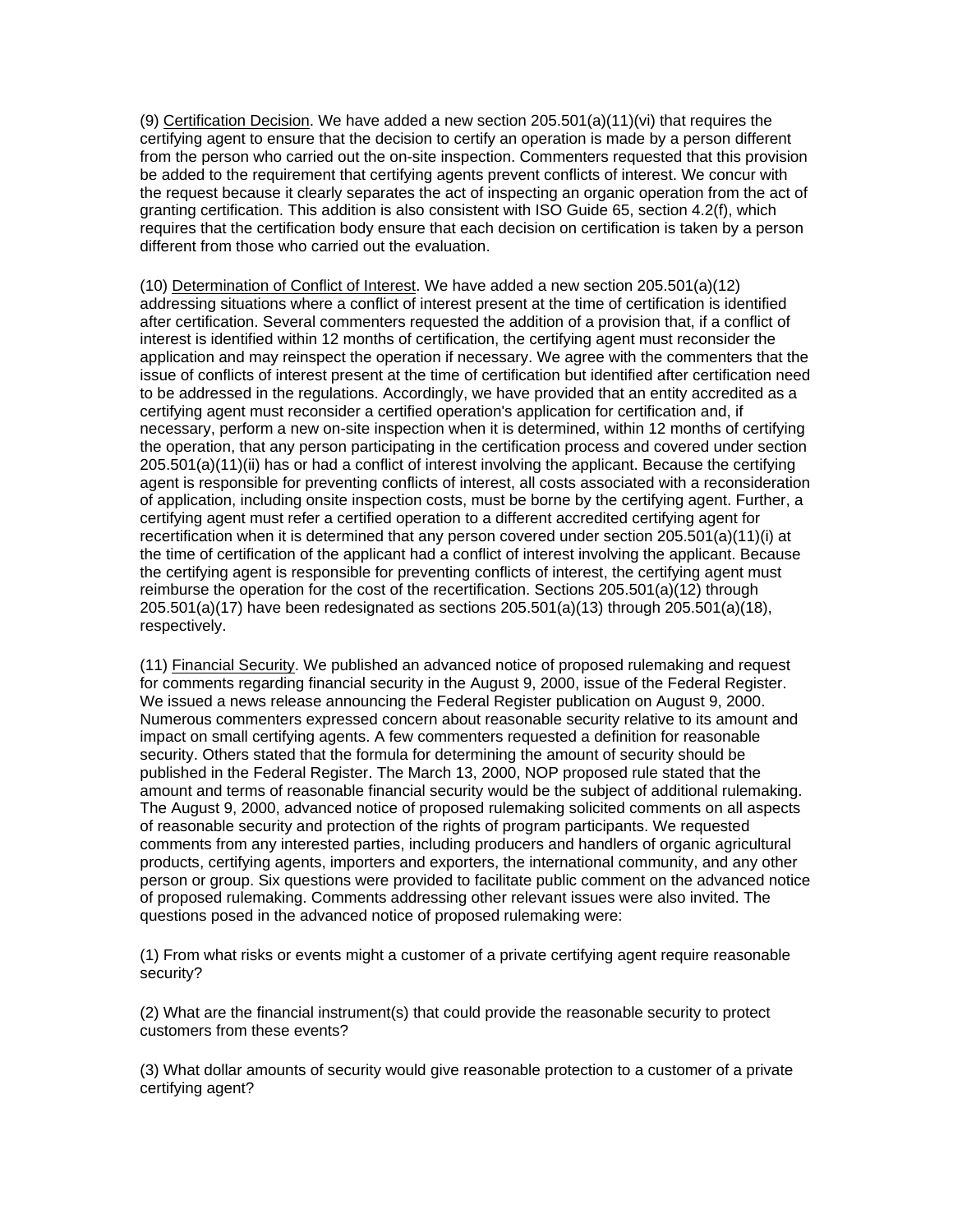(4) What are the financial costs to private certifiers, especially small certifiers, of providing reasonable security?

(5) Do the risks or events provided in response to question #1 necessarily require financial compensation?

(6) Are there situations in which reasonable security is not needed?

Following analysis of the comments received, we will publish a proposed rule on reasonable security in the Federal Register. The public will again be invited to submit comments. The proposed rule will include the proposed regulation, an explanation of the decision-making process, an analysis of the costs and benefits, the effects on small businesses, and an estimate of the paperwork burden imposed by the regulation.

(12) Use of Identifying Mark. We have amended section 205.501(b)(2) to clarify that all certifying agents (private and State) certifying production or handling operations within a State with more restrictive requirements, approved by the Secretary, shall require compliance with such requirements as a condition of use of their identifying mark by such operations. Numerous commenters stated that they wanted USDA to permit higher production standards by private certifying agents. See also item 17 under Accreditation - Changes Requested But Not Made. This amendment is intended to further clarify our position that no certifying agent (State or private) may establish or require compliance with its own organic standards. It is an SOP, not a State certifying agent, that receives approval from the Secretary for more restrictive requirements. See also item 7 under Accreditation - Clarifications.

(13) Transfer of Records. To address the issues of a merger, sale, or other transfer of ownership, we have added the following to the end of section  $205.501(c)(3)$ ; "Provided, That, such transfer shall not apply to a merger, sale, or other transfer of ownership of a certifying agent." Commenters suggested amending section 205.501(c)(3) to provide for the transfer of records accumulated from the time of accreditation to the Administrator or his or her designee, another accredited certifying agent, or an SOP's governing State official in a State where such official exists. It was also stated that this section needs to take into account a certifying agent's decision to merge or transfer accounts to another certifying agent in the case of loss of accreditation. Under the NOP, should a certifying agent dissolve or lose its accreditation, its certified operations will be free to seek certification with the accredited certifying agent of their choice. Accordingly, it would be inappropriate to automatically transfer an operation's records to another certifying agent as requested by the commenters. However, in analyzing the comments, we realized that a provision was needed for a merger, sale, or other transfer of ownership of a certifying agent; thus, the amendment to section  $205.501(c)(3)$ . Section  $205.505(b)(3)$  has been amended to make its language consistent with the changes to section 205.501(c)(3).

(14) Fees for Information. We have amended section 205.504(b)(5) by inserting "including any fees to be assessed" after the word, "used." This change is made in response to the question of whether fees may be charged for making information available to the public. It is our intent that certifying agents may charge reasonable fees for document search time, duplication, and, when applicable, review costs. We anticipate that review costs will most likely be incurred when the information requested is located within documents which may contain confidential business information.

(15) Information Available to the Public. We have amended section 205.504(b)(5)(ii) by adding products produced to the information to be released to the public. This addition responds in an alternate way to commenters who wanted the information included on certificates of organic operation. That request was denied; see item 4, Changes Requested But Not Made, under subpart E, Certification. This addition is consistent with ISO Guide 61.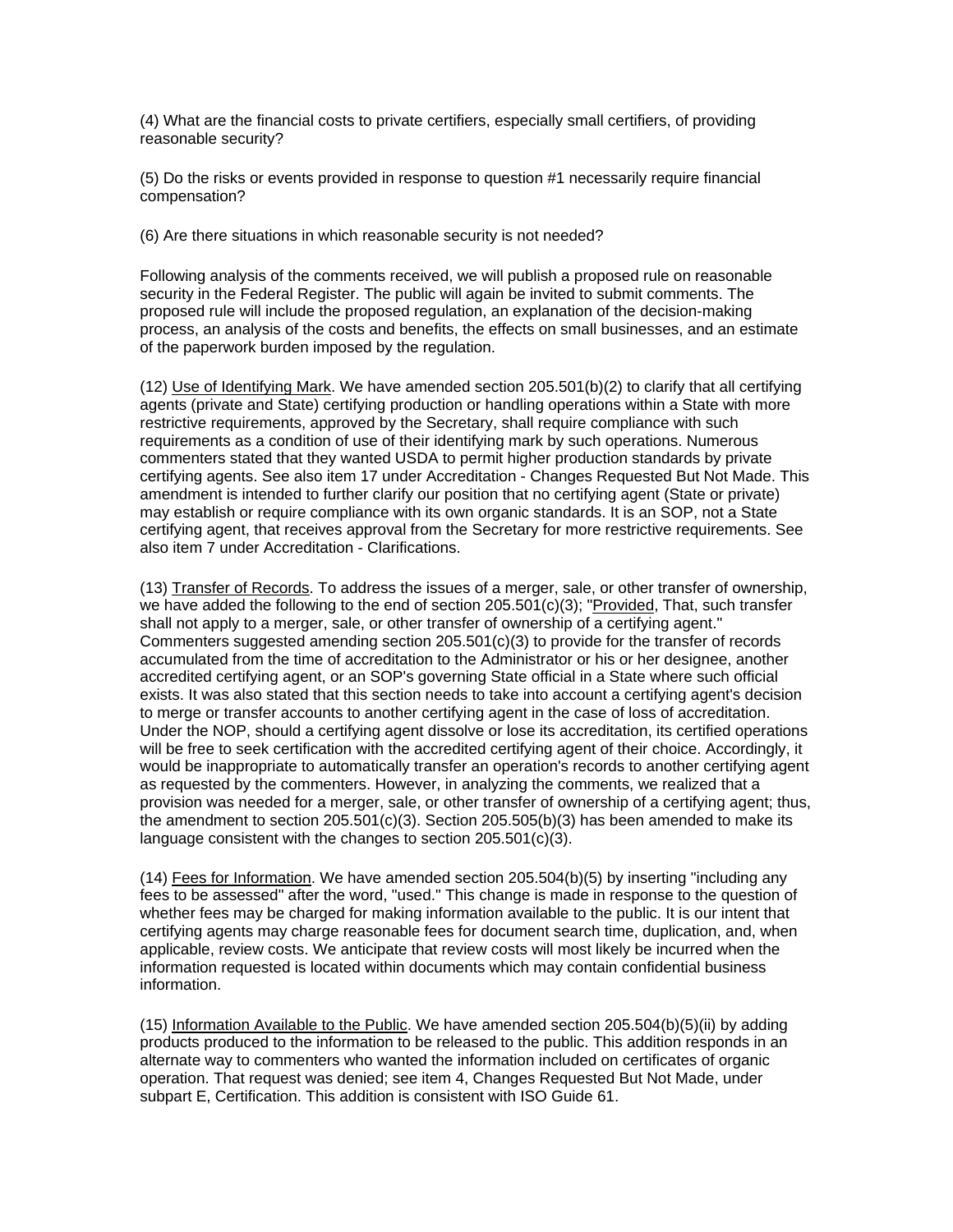(16) Equivalency of Certification Decisions and Statement of Agreement. We have amended sections 205.501(a)(12) (redesignated as 205.501(a)(13)) and 205.505(a)(1) by deleting the words, "USDA accredited" and "as equivalent to its own," and adding to the end thereof: "accredited or accepted by USDA pursuant to section 205.500." We have made this amendment to clarify that the provision applies to certification decisions by domestic certifying agents as well as foreign certifying agents accredited or accepted by USDA pursuant to section 205.500.

There were many comments in support of section 205.501(a)(12) as written. However some did not agree that certifying agents should have to recognize another agent's decision as equivalent to their own. These commenters want to maintain the right and ability not to use their seal on a product that does not meet their standards. The most strongly voiced comment stated: "delete section 205.501(a)(12) and section 205.505(a)(1). The requirements constitute a "taking" in violation of the Fifth Amendment and are unnecessary to accomplish the goal of establishing a consistent standard and facilitating trade."

We do not concur with the commenters who want to change sections 205.501(a)(12) and 205.505(a)(1). We also do not agree with the comment that sections 205.501(a)(12) and 205.505(a)(1) constitute a taking in violation of the Fifth Amendment and are unnecessary to accomplish the goal of establishing a consistent standard and facilitating trade. We believe that, to accomplish the goal of establishing a consistent standard and to facilitate trade, it is vital that an accredited certifying agent accept the certification decisions made by another certifying agent accredited or accepted by USDA pursuant to section 205.500. All domestic organic production and handling operations, unless exempted or excluded under section 205.101, must be certified to these national standards and, when applicable, any State standards approved by the Secretary. All domestic certified operations must be certified by a certifying agent accredited by the Administrator. No USDA-accredited certifying agent, domestic or foreign, may establish or require compliance with its own organic standards. Certifying agents are not required to have an identifying mark for use under the NOP. However, if a certifying agent is going to use an identifying mark under the NOP, the use of such mark must be voluntary and available to all of the certifying agent's clients certified under the NOP. Accordingly, we have not changed the requirement that a certifying agent accept the certification decisions made by another USDAaccredited certifying agent. We have, however, as noted above, amended both sections to require that USDA-accredited certifying agents accept the certification decisions made by another certifying agent accredited or accepted by USDA pursuant to section 205.500.

(17) Granting Accreditation. We have made editorial changes to section 205.506 consistent with the suggestion that we replace "approval of accreditation" with "granting of accreditation." In the title to section 205.506, we have replaced "Approval of" with "Granting." In section 205.506(a), we have replaced "approved" with "granted," and in section 205.506(b), we have replaced "approval" with "the granting." We have made these change because, under the NOP, we grant accreditation rather than approve accreditation.

(18) Correction of Minor Noncompliances. We have added a new section 205.506(b)(3) providing that the notification granting accreditation will state any terms and conditions for the correction of minor noncompliances. Commenters requested the addition of language to section 205.506(b) which would clarify that the Administrator may accredit with required corrective actions for minor noncompliances. In the proposed rule, we addressed accreditation subject to the correction of minor noncompliances at section 205.510(a)(3). We agree with commenters that, for the purposes of clarity, this issue should also be addressed in section 205.506 on the granting of accreditation. Accordingly, we have added new section 205.506(b)(3) as noted above. We have also retained the provisions of section 205.510(a)(3), which requires certifying agents to annually report on actions taken to satisfy any terms and conditions addressed in the most recent notification of accreditation or notice of renewal of accreditation. Section 205.506(b)(3) has been redesignated as section 205.506(b)(4).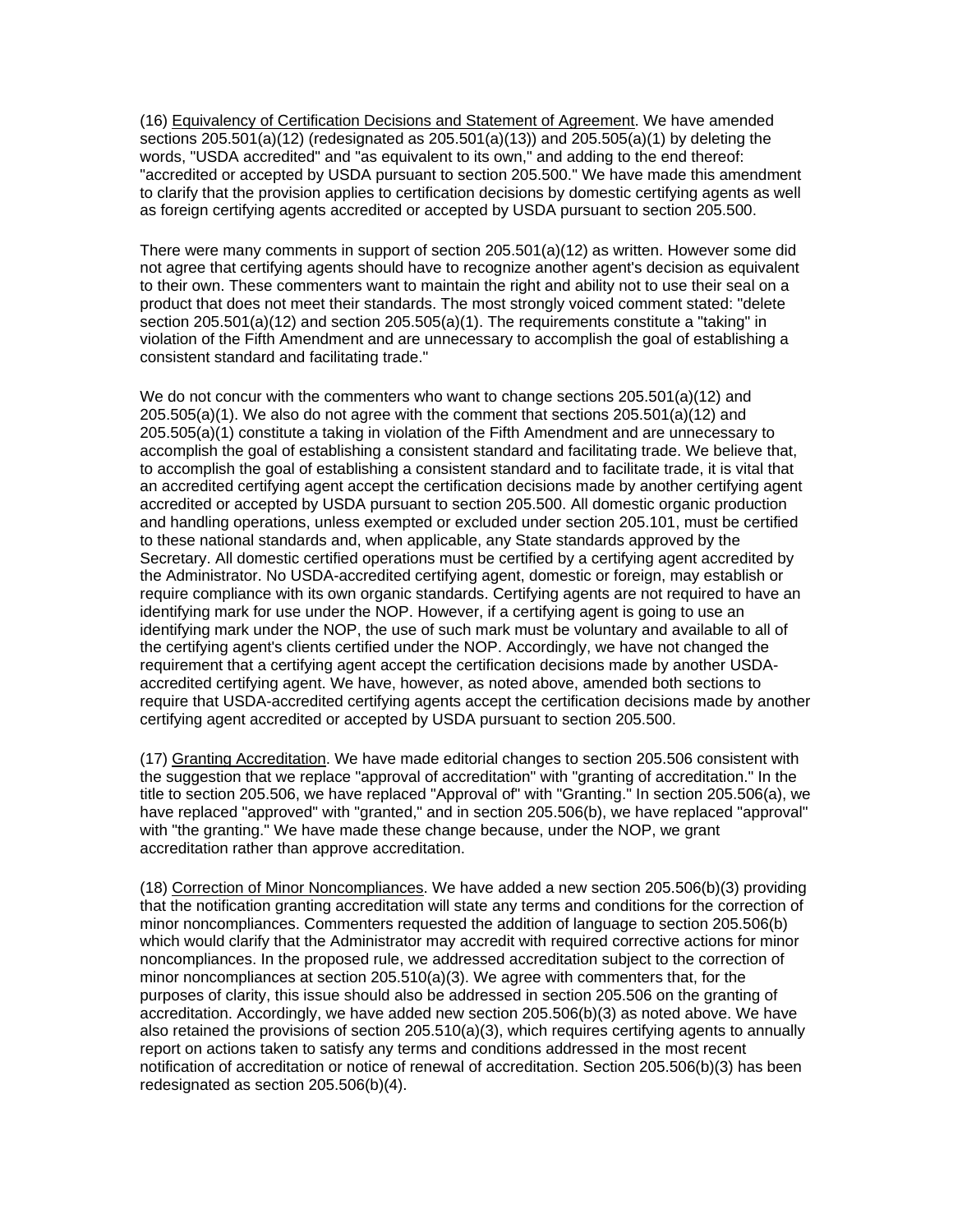(19) Denial of Accreditation. We have amended section 205.507 to include noncompliance and resolution provisions originally included by cross-reference to section 205.665(a). This crossreference created confusion for commenters, regarding section 205.665's applicability to applicants for accreditation because the section does not specifically address applicants. Rather than specifically identifying applicants within section 205.665, we believe the issue is best clarified by addressing noncompliance and resolution within section 205.507. As amended, section 205.507 now states in paragraph (a) that the written notification of noncompliance must describe each noncompliance, the facts on which the notification is based, and the date by which the applicant must rebut or correct each noncompliance and submit supporting documentation of each such correction when correction is possible. This rewrite of paragraph (a) also enabled us to eliminate paragraph (b) since its provisions are addressed in amended paragraph (a). The section also provides, at new paragraph (b), that when each noncompliance has been resolved, the Program Manager will send the applicant a written notification of noncompliance resolution and proceed with further processing of the application. We have also clarified the applicant's appeal rights by adding "or appeal the denial of accreditation in accordance with section 205.681 by the date specified in the notification of accreditation denial" to the end of paragraph (c).

(20) Reinstatement of Accreditation. We have amended section 205.507(d) by removing the requirement that a certifying agent that has had its accreditation suspended reapply for accreditation in accordance with section 205.502. In its place, we provide that the certifying agent may request reinstatement of its accreditation. Such request may be submitted at any time unless otherwise stated in the notification of suspension. Amended section 205.507(d) also provides that the certifying agent's request must be accompanied by evidence demonstrating correction of each noncompliance and corrective actions taken to comply with and remain in compliance with the Act and the regulations in this part. We have made this change because unlike revocation, suspension does not terminate a certifying agent's accreditation. Accordingly, requiring a new application for accreditation is unnecessary and burdensome on the certifying agent. This change is consistent with changes to sections  $205.662(f)$  and  $205.665(g)(1)$ , which were made based on comments received on section 205.662(f).

(21) Ineligible for accreditation. We have amended section 205.507(d) by deleting "private entity" from the third sentence. The amended sentence provides that "A certifying agent whose accreditation is revoked will be ineligible for accreditation for a period of not less than 3 years following the date of such determination." Several commenters recommended deletion of "private entity" so that private certifying agents would be regulated on an equivalent basis with State certifying agents. It is our intent to regulate private and State certifying agents on an equivalent basis. Accordingly, we made the recommended change.

(22) Peer Review. We have amended section 205.509. As amended, the section requires that the Administrator establish a peer review panel pursuant to FACA (5 U.S.C. App. 2 et seq.). The peer review panel will be composed of not less than 3 members who will annually evaluate the NOP's adherence to the accreditation procedures in subpart F of these regulations and ISO/IEC Guide 61, General requirements for assessment and accreditation of certification/registration bodies, and the NOP's accreditation decisions. This will be accomplished through the review of accreditation procedures, document review and site evaluation reports, and accreditation decision documents and documentation. The peer review panel will report its finding, in writing, to the NOP's Program Manager. We developed this approach to peer review as a means of addressing the suggestions of the commenters and the need for administration of an effective and timely accreditation program.

Many commenters wanted the opening language in the first sentence of section 205.509 changed from "The Administrator may" to the "The Administrator shall" establish a peer review panel to assist in evaluating applicants for accreditation, amendment to an accreditation, and renewal of accreditation as certifying agents. One of the most frequent comments, including a comment by the NOSB, was that peer reviewers should be compensated for their time and expenses. Many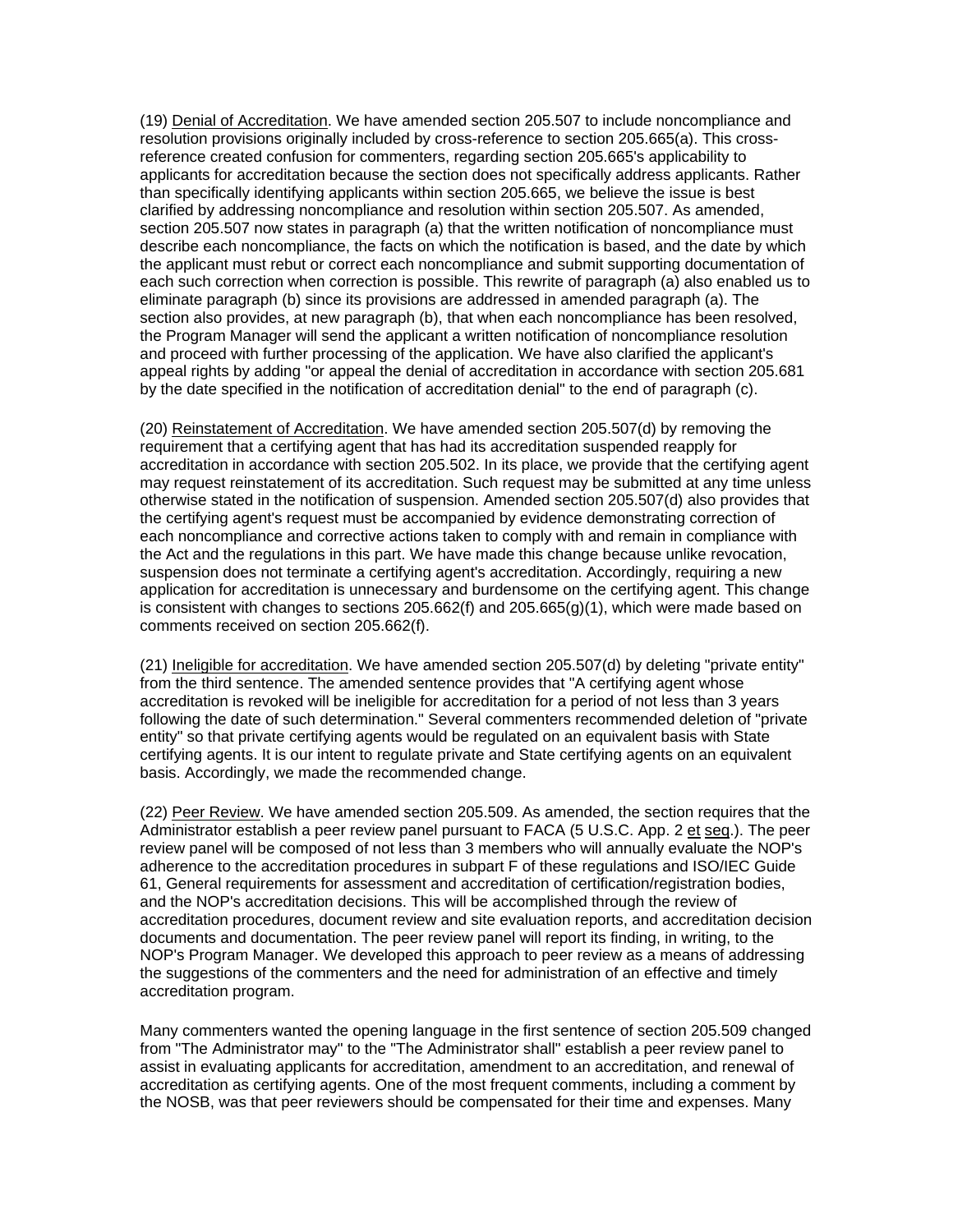commenters believe also that the peer review process should be collaborative. Some commenters who wanted this change recognized that a collaborative process where confidential information was shared could run into problems because FACA (P.L. 92-463, 5 U.S.C. App.) meetings are open to the public. They advised creating a FACA panel but restricting public access during discussion of confidential business information based on 5 U.S.C. Section 522b(c)(4) of the Government in the Sunshine Act.

As requested, amended section 205.509 requires the formation of a peer review panel. Also as requested, peer reviewers, who will serve as a FACA committee, will be reimbursed for their travel and per diem expenses. The reviewers will also work collaboratively. We have not, however, provided for collaborative review of each applicant for accreditation by the peer review panel because of the administrative burden that an outside collaborative review process would place on the NOP. Currently, there are 36 private and 13 State certifying agencies. It is, therefore, likely that USDA will receive approximately 50 applications for accreditation the first year of the program. Given the need to make accreditation decisions in a timely, organized fashion, it would be infeasible to convene a panel of peers for each applicant for accreditation prior to rendering a decision on accreditation. However, as noted above, we have provided that a peer review panel will annually evaluate the NOP's adherence to the accreditation procedures in subpart F of these regulations and ISO/IEC Guide 61, General requirements for assessment and accreditation of certification/registration bodies, and validate the NOP's accreditation decisions.

We have also amended current section  $205.510(c)(3)$  by removing the reference to reports submitted by a peer review panel to make that section consistent with the rewrite of section 205.509.

(23) Expiration of accreditation. We have added a new section 205.510(c)(1) which provides that the Administrator shall send the accredited certifying agent a notice of pending expiration of accreditation approximately 1 year prior to the scheduled date of expiration. A commenter suggested USDA notification of certifying agents at least 1 year prior to the scheduled expiration of accreditation. We have made the suggested change because we believe notification about 1 year prior to expiration will facilitate the timely receipt of applications for renewal. We have redesignated sections  $205.510(c)(1)$  and  $205.510(c)(2)$  as  $205.510(c)(2)$  and  $205.510(c)(3)$ , respectively.

(24) Amendments to Accreditation. We have added a new section 205.510(f) to provide that an amendment to an accreditation may be requested at any time. The application for amendment must be sent to the Administrator and must contain information applicable to the requested change in accreditation. The application for amendment must also contain a complete and accurate update of the information submitted in accordance with section 205.503, Applicant information; and section 205.504, Evidence of expertise and ability. The applicant must also submit the applicable fees required in section 205.640. We have added this new section because we agree with the commenter who expressed concern that the regulations were not clear regarding amendments to accreditation. This addition is consistent with section 205.510(a)(2) which allows certifying agents to request amendment of their accreditation as part of their annual report to the Administrator.

#### **Accreditation - Changes Requested But Not Made**

This subpart retains from the proposed rule, regulations on which we received comments as follows:

(1) Accreditation by USDA. A commenter stated that ISO/IEC Guide 61 specifies, but the proposed rule did not specify, the requirements for USDA to assess and accredit certifying agents. The commenter questioned USDA's acceptance internationally as a competent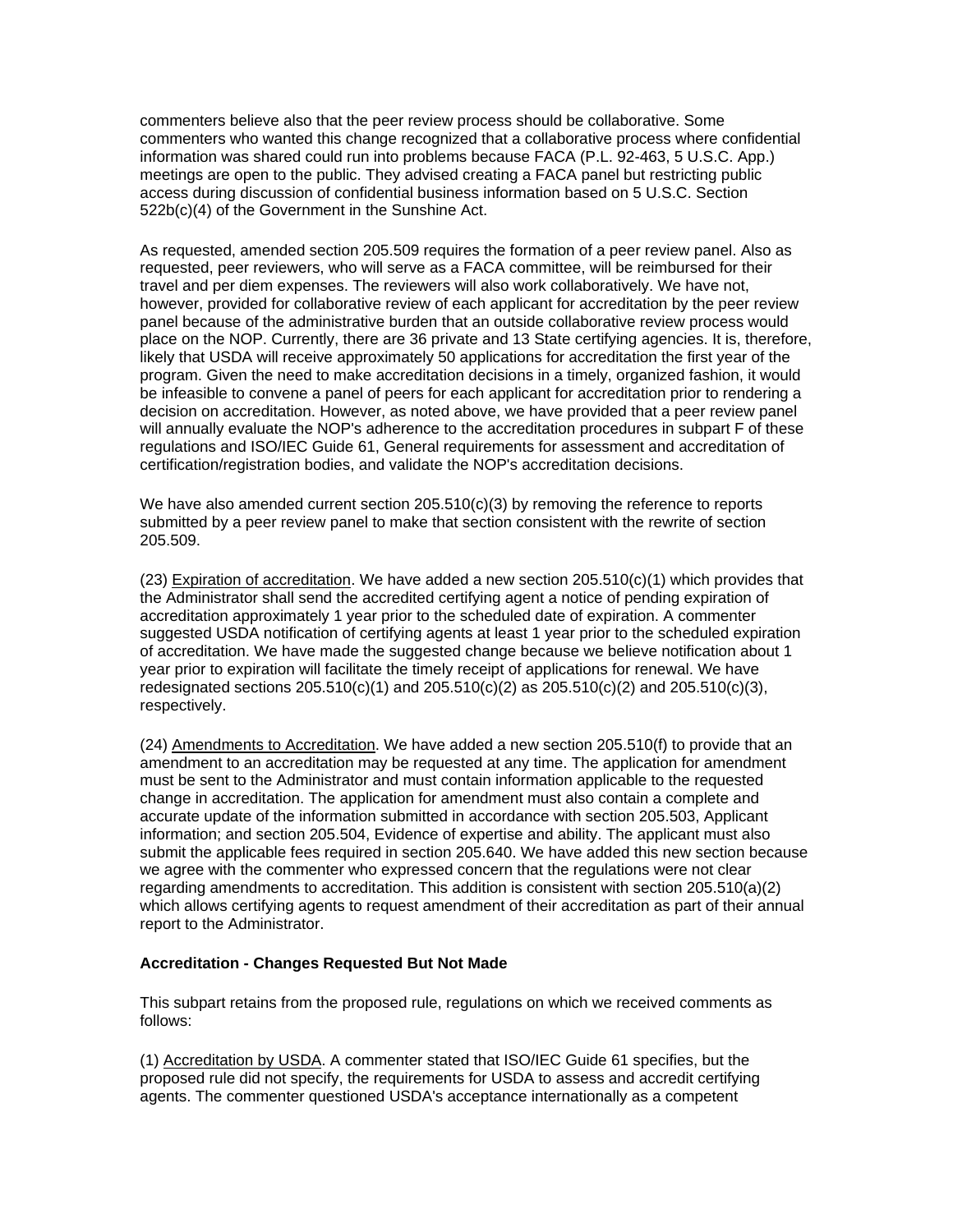accreditation body. A few commenters requested that USDA provide certifying agents with assurance of international trade acceptance of the USDA's accreditation program prior to implementation of the final rule. We do not believe that it is necessary to include in these regulations detailed procedures by which USDA will operate its accreditation program. USDA has developed its accreditation and certification programs with the intent that they meet or exceed international guidelines. Every country will make its own decision regarding acceptance of this accreditation program. Accordingly, while we do not anticipate problems with acceptance of our accreditation program, we cannot provide assurance against problems as requested by the commenters.

(2) Equivalency at the European Community (EC) Level. A commenter requested confirmation that an equivalency agreement would be negotiated at the EC level since the EC legislation provides for the basic rules while accreditation of certifying agents is a task for each member state. Another commenter pointed out that because Switzerland has the same regulations as the EC, equivalency would have to be done in close coordination with the EC. The commenter went on to say that according to Swiss and European practice, not only the organic product, but also the bodies involved will be mutually accepted. This commenter also stated that, due to Swiss import provisions, brokers must be subject to a certain control. Equivalency will be negotiated between the United States and the foreign government authority seeking the equivalency agreement.

(3) Period of Accreditation. It was suggested that accreditation should be for a 4-year period with full reevaluation occurring once every 4 years and annual surveillance visits in the intervening years. We do not concur with changing the period of accreditation from 5 years to 4 years as suggested. The 5-year period that we have provided that accreditation is consistent with the Act, which provides that accreditation shall be for a period of not to exceed 5 years. The commenter claims that the international norm is for full reevaluations to take place once every 4 years with annual surveillance visits in the intervening years. ISO Guide 61, section 3.5.1, provides that the accreditation body shall have an established documented program, consistent with the accreditation granted, for carrying out periodic surveillance and reassessment at sufficiently close intervals to verify that its accredited body continues to comply with the accreditation requirements. We believe that accreditation for 5 years is a reasonable period of time. Further, we believe that a 5-year period of accreditation is consistent with ISO Guide 61 inasmuch as we require an annual evaluation of the certification program; annual review of persons associated with the certification process, including inspectors; annual reporting with a complete and accurate update of information required for accreditation; and one or more site evaluations during the period of accreditation in addition to the initial site evaluation for the period of accreditation. Accordingly, we have not made the recommended change.

(4) Accreditation by Private-Sector Accreditation Bodies. Numerous commenters wanted language added to section 205.500(c) that would allow private sector accreditation bodies to accredit foreign certifying agents. For example, several commenters suggested adding a provision reading as follows: "The foreign certifying agent is accredited by a private accreditation body recognized by the USDA as defined by an equivalency agreement negotiated between the USDA and the accreditation body." Commenters also wanted us to amend section 205.502(a) to recognize accreditation by private accreditation programs.

USDA is the accrediting body for all accreditations under the NOP. USDA will not recognize nongovernmental accrediting bodies. USDA will recognize foreign certifying agents accredited by a foreign government authority when USDA determines that the foreign government's standards meet the requirements of the NOP or when an equivalency agreement has been negotiated between the United States and a foreign government.

(5) Requirements for Accreditation. Some commenters requested more specificity in the requirements for accreditation. For example, one recommended that section 205.501(a)(1) should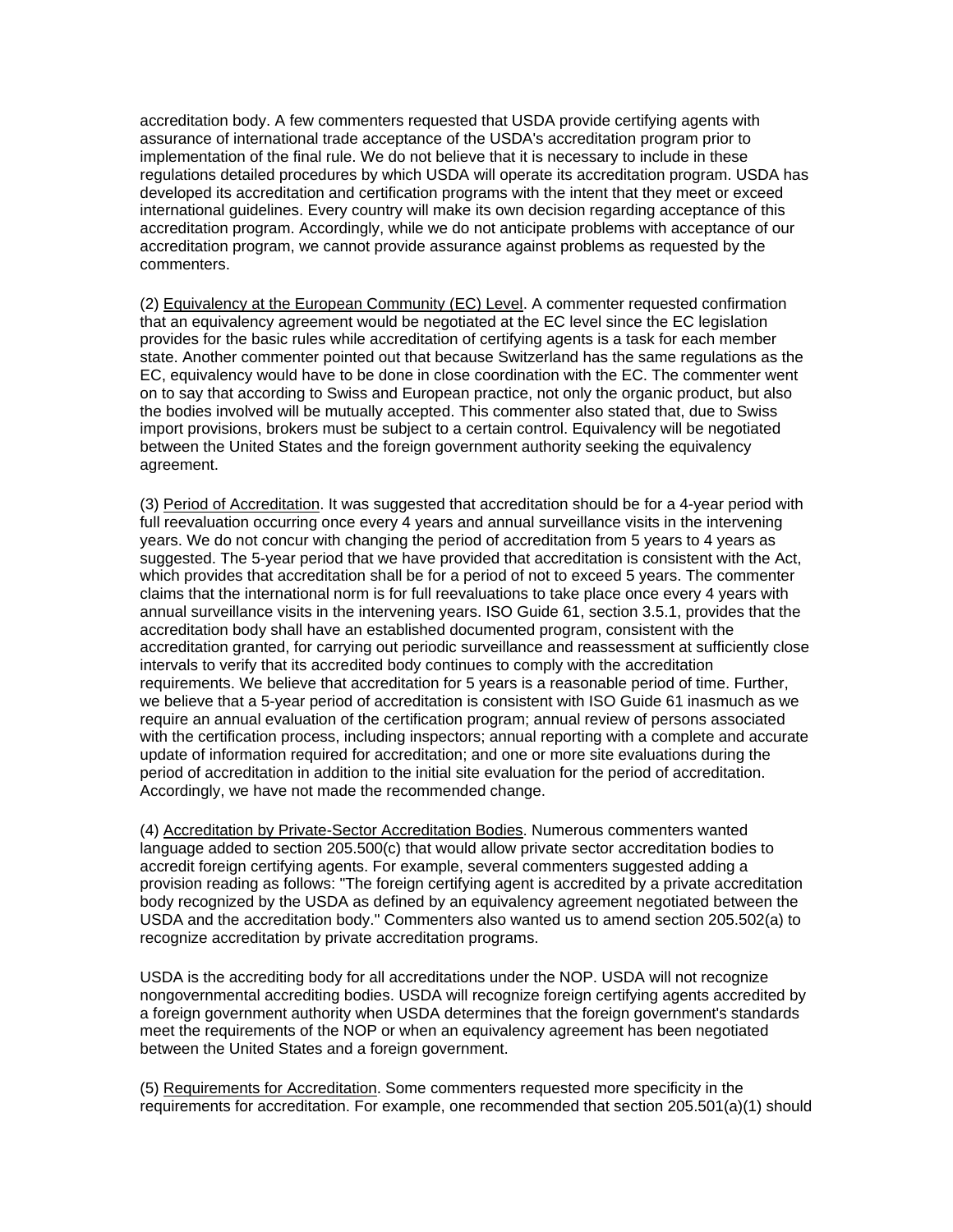include the requirement that inspectors demonstrate completion of a specified training program or internship or ongoing education and/or licensing. Another commenter wanted baseline criteria for denying an application due to expertise. Still others wanted a definition for (1) "experience and training pertaining to organic/sustainable agricultural methods and their implementation on farm or in processing facilities," (2) "trained certifying agent personnel," and (3) "reasonable time." Finally, one wanted recordkeeping and evaluative parameters. AMS does not believe that it is necessary to present the requirements for accreditation to the extent of detail requested by the commenters. The intent is to provide flexibility to the certifying agents such that they can tailor their policies and procedures to the nature and scope of their operation. The NOP is available to respond to questions and to assist certifying agents in complying with the requirements for accreditation.

(6) Volunteer Board Members. Some commenters suggested amending section 205.501(a)(5) to include a reference to committees and to expand "sufficient expertise" to "sufficient balance of interests and expertise." The commenters proposed the amendment to create a firewall between those persons involved in decision making and the volunteer board members. However, the purpose of section 205.501(a)(5) is to ensure that the persons used by the certifying agent to assume inspection, analysis, and decision-making responsibilities have sufficient expertise in organic production or handling techniques to successfully perform the duties assigned. Therefore, we have not made the suggested changes. Conflict of interest guidelines are found at section 205.501(a)(11).

(7) Confidentiality. A commenter stated that Texas law prevents the Texas Department of Agriculture from guaranteeing confidentiality to its clients. Accordingly, the commenter requested that section 205.501(a)(10) be amended by adding to the end thereof: "or as required by State statutes." We have not made the suggested change because the Act requires that the certifying agent maintain strict confidentiality with respect to its clients under the NOP and not disclose any business-related information concerning such client obtained while implementing the Act. To be accredited under the NOP, certifying agents must fully comply with the requirements of the Act and these regulations. Further, no SOP will be approved which does not comply with the NOP.

(8) Certifying Agent Fees. Several commenters requested that the regulations prohibit royalty formulas (i.e., fees from every certified sale) for certifying agent fees. It is not our intent to regulate how a certifying agent sets its fees beyond their being reasonable and nondiscriminatory.

(9) Conflicts of Interest. We received numerous comments stating that section 205.501(a)(11)(i) was too restrictive and unnecessary due to the provisions of section 205.501(a)(11)(ii) to prevent conflicts of interest. Some argued that these conflict of interest provisions are beyond ISO requirements and place an undue burden on membership based certifying agents and the entities they serve. They requested a conflict of interest policy enabling membership-based certification organizations to continue operating. A commenter suggested that section 205.501(a)(11) be amended to require that a certifying agent's board members sign an affidavit listing potential conflicts of interest, identify issues where an organization decision might help them personally, and exclude themselves from decision-making that would assist them personally. This commenter proposed the amendment for the purpose of creating a firewall between those persons involved in certification decision-making and the volunteer board members.

We do not believe that the conflict of interest provisions are too restrictive. These provisions are very similar to conflict of interest provisions under other USDA programs involving public-private partnerships (e.g., grain inspection). The certifying agent and its responsibly connected parties, including volunteer board members, hold positions of influence over the certifying agent's employees and persons with whom the certifying agent contracts for such services as inspection, sampling, and residue testing. Therefore, we continue to believe that avoiding such conflicts of interest is necessary to maintain the integrity of the organic certification process.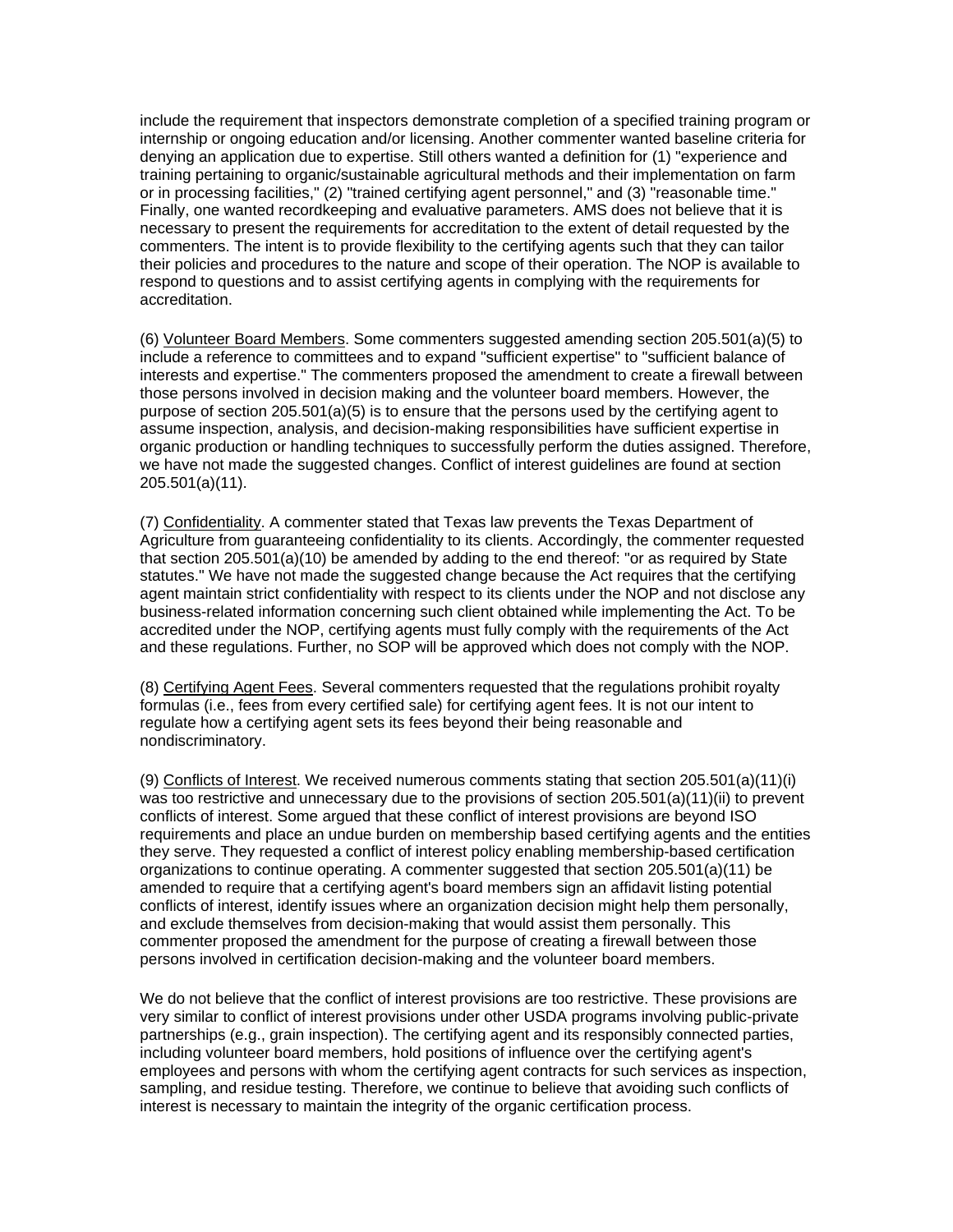(10) Conflicts of Interest and Prohibition on Certification. A commenter requested that we include an "or" between sections  $205.501(a)(11)(i)$  and  $205.501(a)(11)(ii)$ . We have not made the recommended change because both sections must be complied with; they are not mutually exclusive. Section 205.501(a)(11)(i) prohibits the certification of an applicant when the certifying agent or a responsibly connected party of such certifying agent has or has held a commercial interest in the applicant for certification, including an immediate family interest or the provision of consulting services, within the 12-month period prior to the application for certification. When the certifying agent and its responsibly connected persons are free of any conflict of interest involving the applicant for certification, the applicant may be certified if qualified. However, section 205.501(a)(11)(ii) requires the certifying agent to exclude any person (employees and contractors who do not meet the definition of responsibly connected), including contractors, with conflicts of interest from work, discussions, and decisions in all stages of the certification process and the monitoring of certified production or handling operations for all entities in which such person has or has held a commercial interest, including an immediate family interest or the provision of consulting services, within the 12-month period prior to the application for certification.

(11) Gifts and Contributions. Commenters recommended that section 205.501(a)(11)(iii) be amended to allow not-for-profit organizations to accept gifts and contributions from certified operations for those programs not directly related to the certifying agent's organic certification activities. They also wanted it clarified that not-for-profit organizations can accept voluntary labor from certified operations for those programs not directly related to the certifying agent's organic certification activities. We have not made the requested changes. First, the acceptance of gifts and contributions would constitute a conflict of interest and would be contrary to ISO Guide 61. Certifying agents must have the financial stability and resources to perform their certification duties without relying on gifts and contributions from those they serve. Second, we have not added the requested provision on voluntary labor because section 205.501(a)(11)(iii) already addresses the acceptance of voluntary labor by not-for-profit organizations from certified operations.

(12) Conflicts of Interest - Determination Period. Commenters wanted to increase the conflict determination period from 12 months to 24 months. Some also wanted the period to extend for 2 years after, with the exception of those who have left the employ of the certifying agent or are no longer under contract with the certifying agent.

We disagree with the recommendations calling for a longer precertification conflict of interest prohibition period. We continue to believe that 12 months is a sufficient period to ensure that any previous commercial interest would not create a conflict of interest situation for two reasons. First, this time period is consistent with similar provisions governing conflicts of interest for government employees. Second, section 205.501(a)(11)(v) requires the completion of an annual conflict of interest disclosure report by all personnel designated to be used in the certification operation, including administrative staff, certification inspectors, members of any certification review and program evaluation committees, contractors, and all parties responsibly connected to the certification operation. This requirement will assist certifying agents in complying with the requirements to prevent conflicts of interest. We also continue to believe that a longer prohibition period would have the effect of severely curtailing most certifying agents' ability to comply with the Act's requirement that they employ persons with sufficient expertise to implement the applicable certification program. Accordingly, we have not made the recommended change.

The change recommended by the commenters who requested that the conflict of interest determination period extend for 2 years after certification is unnecessary. Certifying agents and their responsibly connected parties, employees, inspectors, contractors, and other personnel are prohibited from engaging in activities or associations at any time during their affiliation with the certifying agent which would result in a conflict of interest. While associated with the certifying agent, all employees, inspectors, contractors, and other personnel are expected to disclose to the certifying agent any offer of employment they have received and not immediately refused. They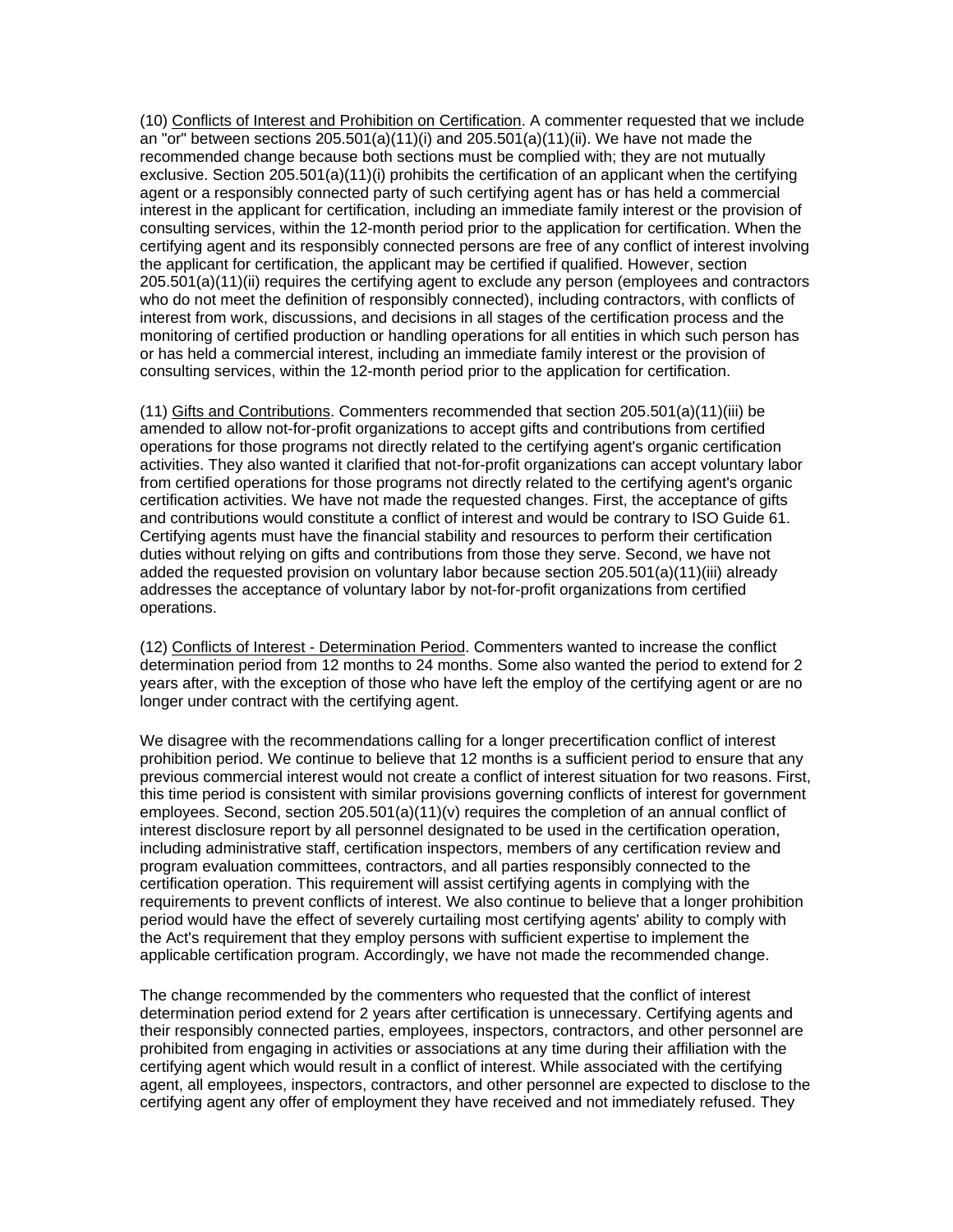are also expected to disclose any employment they are seeking and any arrangement they have concerning future employment with an applicant for certification or a certified operation. The certifying agent would then have to exclude that person from work, discussions, and decisions in all stages of the certification or monitoring of the operation making the employment offer. If a certifying agent or a responsibly connected party of the certifying agent has received and not immediately refused an offer of employment, is seeking employment, or has an arrangement concerning future employment with an applicant for certification, the certifying agent may not accept or process the application. Further, certifying agents and responsibly connected parties may not seek employment or have an arrangement concerning future employment with an operation certified by the certifying agent while associated with that certifying agent. Certifying agents and responsibly connected parties must sever their association with the certifying agent when such person does not immediately refuse an offer of employment from a certified operation. Accordingly, we have decided not to include a postcertification prohibition period in this final rule.

(13) False and Misleading Claims. A commenter asked who will determine what is a misleading claim about the nature or qualities of products labeled as organically produced. This same commenter recommended amending section 205.501(a)(13) by removing the prohibition against making false or misleading claims about the nature or qualities of products labeled as organically produced.

We disagree with this recommendation. Claims regarding accreditation status, the USDA accreditation program for certifying agents, and the nature and quality of products labeled as organically produced all fall under the authority of the Act. Accordingly, USDA will determine what is a misleading claim. We believe that the requirements are needed to prevent the dissemination of inaccurate or misleading information to consumers about organically produced products. We further believe that the change suggested by the commenter would undermine the goal of a uniform NOP by allowing certifying agents to make claims that would state or imply that organic products produced by operations that they certify are superior to those of operations certified by other certifying agents. These requirements would not prohibit certifying agents from sharing factual information with consumers, farmers, processors, and other interested parties regarding verifiable attributes of organic food and organic production systems. Accordingly, we have not made the recommended change to what is now section 205.501(a)(14).

(14) Certifying Agent Compliance With Terms and Conditions Deemed Necessary. A commenter recommended that we remove section 205.501(a)(17). This section requires that certifying agents comply with and implement other terms and conditions deemed necessary by the Secretary. This requirement is consistent with section 6515(d)(2) of the Act, which requires a certifying agent to enter into an agreement with the Secretary under which such agent shall agree to such other terms and conditions as the Secretary determines appropriate. Accordingly, we have not accepted the commenter's recommendation. This requirement is located at current section 205.501(a)(21).

(15) Limitations on the Use of Certifying Agent's Marks. Numerous commenters stated that they wanted USDA to permit higher production standards by private certifying agents. A common argument for allowing higher standards was that practitioners must be allowed to "raise the bar" through superior ecological on-farm practices or pursuit of other social and ecological goals. Some commenters recommended that the language in section 205.501(b)(2) be replaced with provisions that would allow certifying agents to issue licensing agreements with contract specifications that clearly establish conditions for use of the certifying agent's identifying mark.

We believe the positions advocated by the commenters are inconsistent with section 6501(2) of the Act, which provides that a stated purpose of the Act is to assure consumers that organically produced products meet a consistent national standard. We believe that, to accomplish the goal of establishing a consistent standard and to facilitate trade, it is vital that an accredited certifying agent accept the certification decisions made by another certifying agent accredited or accepted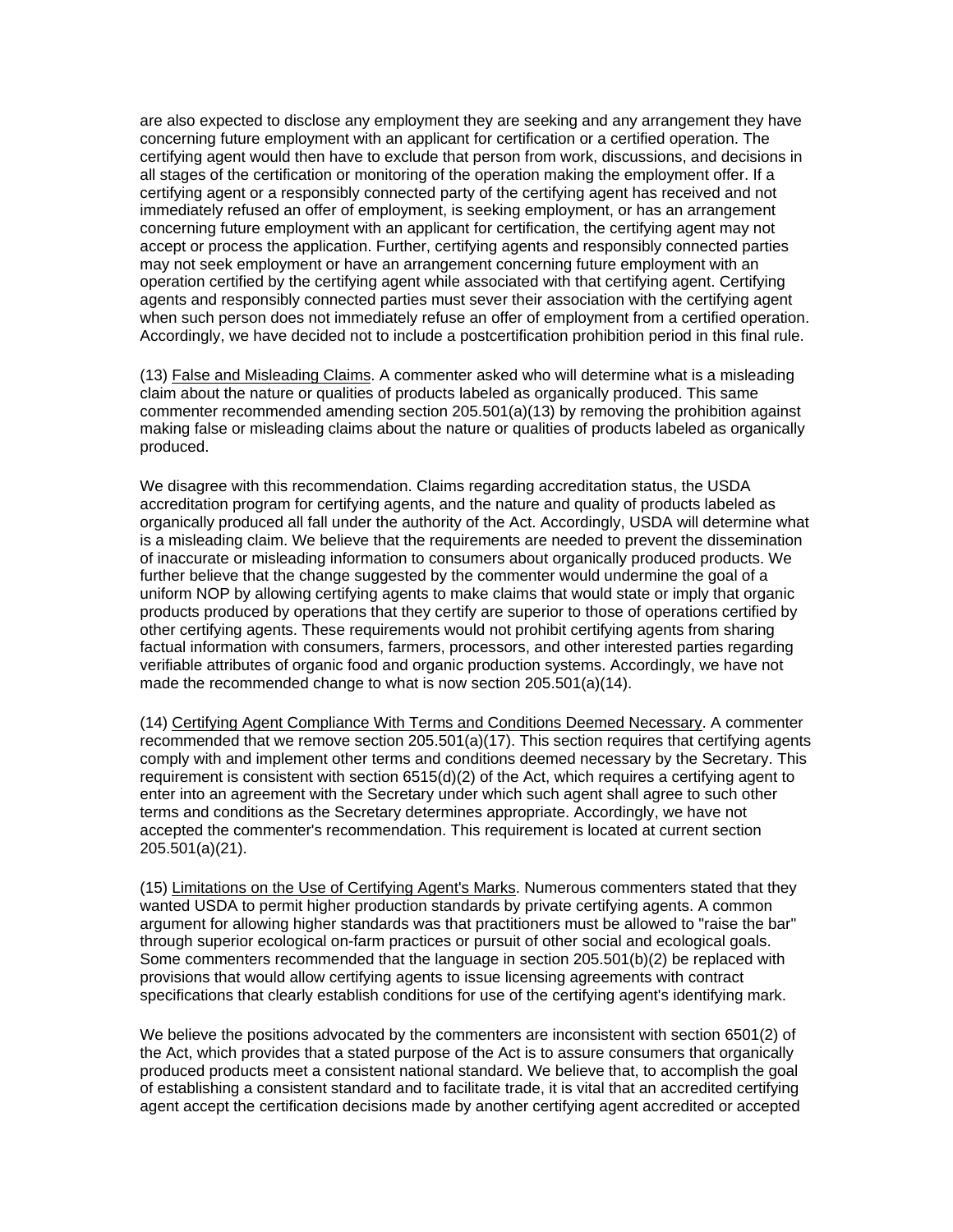by USDA pursuant to section 205.500. All organic production and handling operations, unless exempted or excluded under section 205.101 or not regulated under the NOP (i.e., a producer of dog food), must be certified to these national standards and, when applicable, any State standards approved by the Secretary. All certified operations must be certified by a certifying agent accredited by the Administrator. No accredited certifying agent may establish or require compliance with its own organic standards. Accredited certifying agents may establish other standards outside of the NOP. They may not, however, refer to them as organic standards nor require that applicants for certification under the NOP or operations certified under the NOP comply with such standards as a requirement for certification under the NOP. Use of the certifying agent's identifying mark must be voluntary and available to all of its clients certified under the NOP. However, a certifying agent may withdraw a certified operation's authority to use its identifying mark during a compliance process. The certifying agent, however, accepts full liability for any such action.

The national standards implemented by this final rule can be amended as needed to establish more restrictive national standards. Anyone may request that a provision of these regulations be amended by submitting a request to the NOP Program Manager or the Chairperson of the NOSB. Requests for amendments submitted to the NOP Program Manager will be forwarded to the NOSB for its consideration. The NOSB will consider the requested amendments and make its recommendations to the Administrator. When appropriate, the NOP will conduct rulemaking on the recommended amendment. Such rulemaking will include an opportunity for public comment.

(16) Evidence of Expertise and Ability. A commenter stated that section 205.504, which addresses the documentation necessary to establish evidence of expertise and abilities, requires too much paperwork. We believe the amount of paperwork is appropriate for the task at hand, verifying a certifying agent's expertise in and eligibility for accreditation to certify organic production and handling operations to the NOP. We further believe that the level of paperwork is necessary to meet international guidelines for determining whether an applicant is qualified for accreditation as a certifying agent.

(17) Procedures for Making Information Available to the Public. Comments on section 205.504(b)(5) were mixed. Some commenters felt that the proposal fell short of the OFPA requirement to "Provide for public access to certification documents and lab analysis." Others thought that too much confidential information would be released.

The Act requires public access, at section 2107(a)(9), to certification documents and laboratory analyses pertaining to certification. Accordingly, we disagree with those commenters who requested that such documents not be released to the public. We also disagree with the commenters who contend that the requirement for public disclosure falls short of what is required by the Act. Section 205.504(b)(5) meets the requirements of the Act by requiring the release of those documents cited in section 2107(a)(9) of the Act. The section also authorizes the release of other business information as authorized in writing by the producer or handler.

(18) Accreditation Prior to Site Evaluation. Numerous commenters recommended that we require site visits prior to accreditation. Some commenters cited ISO Guide 61, section 2.3.1, in their arguments for site visits prior to accreditation. ISO Guide 61, section 2.3.1., provides that the decision on whether to accredit a body shall be made on the basis of the information gathered during the accreditation process and any other relevant information. Section 3.3.2 of ISO Guide 61 provides that the accreditation body shall witness fully the on-site activities of one or more assessments or audits conducted by an applicant body before an initial accreditation is granted.

We do not concur with the commenters. These regulations provide for assessment of the applicant's qualifications and capabilities through a rigorous review of the application and supporting documentation. Following this review, an initial site evaluation shall be conducted before or within a reasonable period of time after issuance of the applicant's "notification of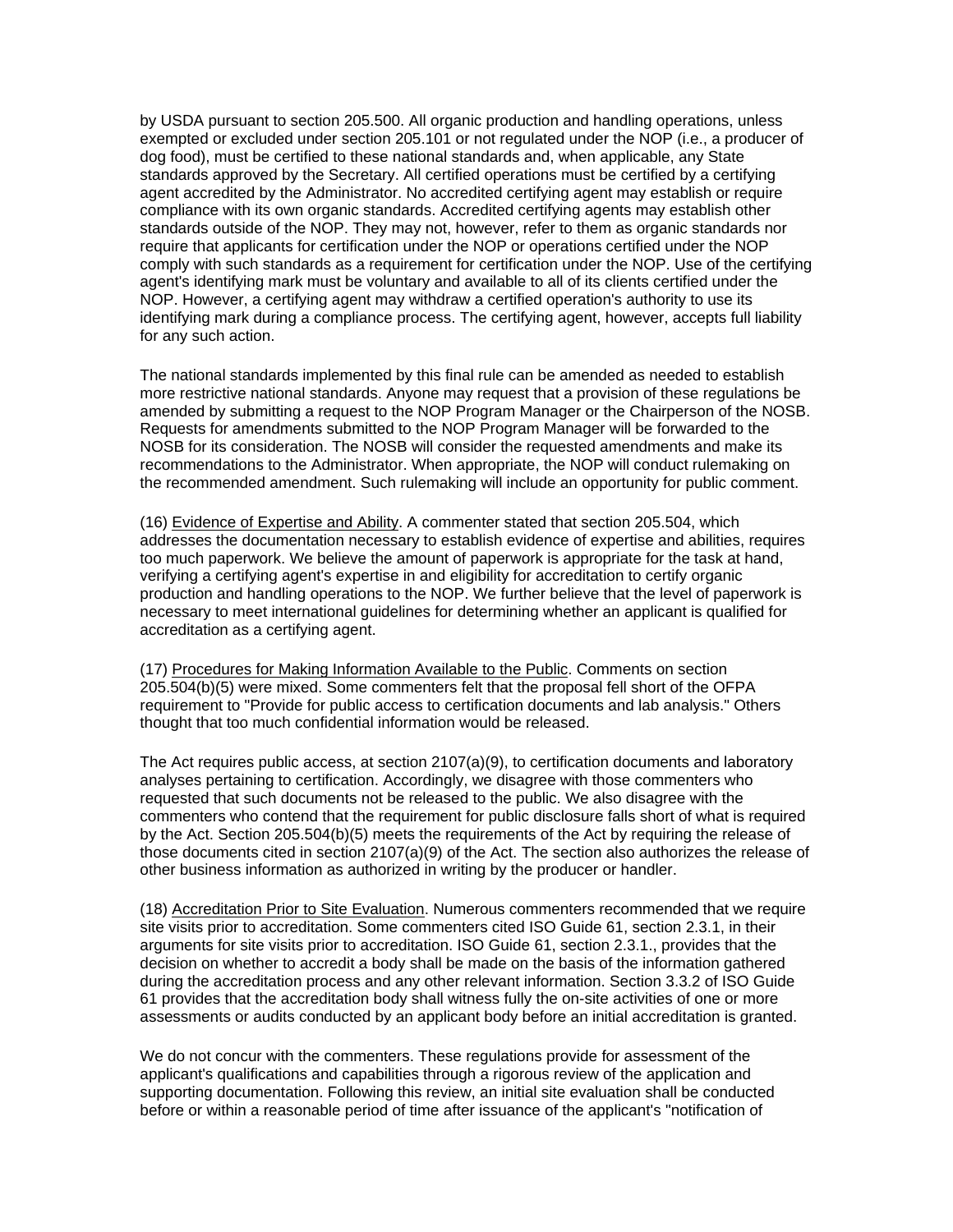accreditation." In cases where the document review raises concerns regarding the applicant's qualifications and capabilities and the Administrator deems it necessary, a preapproval site evaluation will be conducted. We have further provided that a site evaluation shall be conducted after application for renewal of accreditation but prior to renewal of accreditation.

Our purpose in allowing for initial accreditation prior to a site evaluation is to facilitate implementation of the NOP and to provide a means for newly established certifying agents to obtain a client base to demonstrate that they can meet the requirements of the NOP regulations. We believe this is consistent with the intent of ISO Guide 61, section 2.3.1. and fits within its "and any other relevant information" provision. Accordingly, we restate our position that accreditation approval without a site evaluation is appropriate, necessary in the case of established certifying agents that may need to make adjustments in their operations to comply with the NOP regulations, and necessary in the case of newly established certifying agents who will have to obtain a client base to demonstrate beyond the paperwork that they can meet the requirements of the NOP regulations.

(19) Ineligibility After Revocation of Accreditation. Section 205.507(d) provides that a certifying agent whose accreditation is revoked will be ineligible for accreditation for a period of not less than 3 years following the date of such determination. A commenter stated that the 3-year period of ineligibility is overly long and effectively puts the certifying agent out of business. The commenter suggested that a 6- to 12-month period might be reasonable. We have not accepted the suggested 6- to 12-month ineligibility period because the Act requires a period of ineligibility of not less than 3 years following revocation of accreditation.

(20) Qualifications of the Site Evaluator. A commenter recommended amending section 205.508(a) to indicate the required qualifications of the site evaluator. We have not accepted the recommendation. We do not believe that it is necessary to specify the required qualifications of site evaluators in these regulations. All USDA employees who will perform site evaluations under the NOP are quality systems auditors trained in accordance with internationally recognized protocols.

(21) Complaint Process. A commenter recommended that section 205.510 include a complaint process for complaints by certified operations regarding the performance of a certifying agent or inspector. The commenter also recommended that section 205.510 include a complaint process for the public should they feel that a certifying agent is not in compliance.

We do not believe that it is necessary to include a complaint process in the regulations. All interested parties are free to file a complaint with an accredited certifying agent, SOP's governing State official, or the Administrator at any time. We will provide guidance to accredited certifying agents and SOP's governing State officials regarding the type of information to gather when receiving a complaint. SOP's governing State officials will include in their request for approval of their SOP information on their collection of complaint information. Certifying agents will include details regarding the collection of complaint information and the investigation of complaints involving certified operations in their procedures for reviewing and investigating certified operation compliance (section 205.504(b)(2)). This will include maintaining records of complaints and remedial actions relative to certification as well as documentation of followup actions. Further, certifying agents will include details regarding the collection of complaint information and the investigation of complaints involving inspectors and other personnel employed by or contracted by the certifying agents in their policies and procedures for training, evaluating, and supervising personnel (section 205.504(a)(1)).

(22) Recordkeeping by Certifying Agents. A commenter stated that the 10-year recordkeeping requirement of section 205.510(b)(2) for records created by the certifying agent regarding applicants for certification and certified operations is excessive. The commenter recommended a 5-year retention period. We have not accepted the recommended 5-year records retention period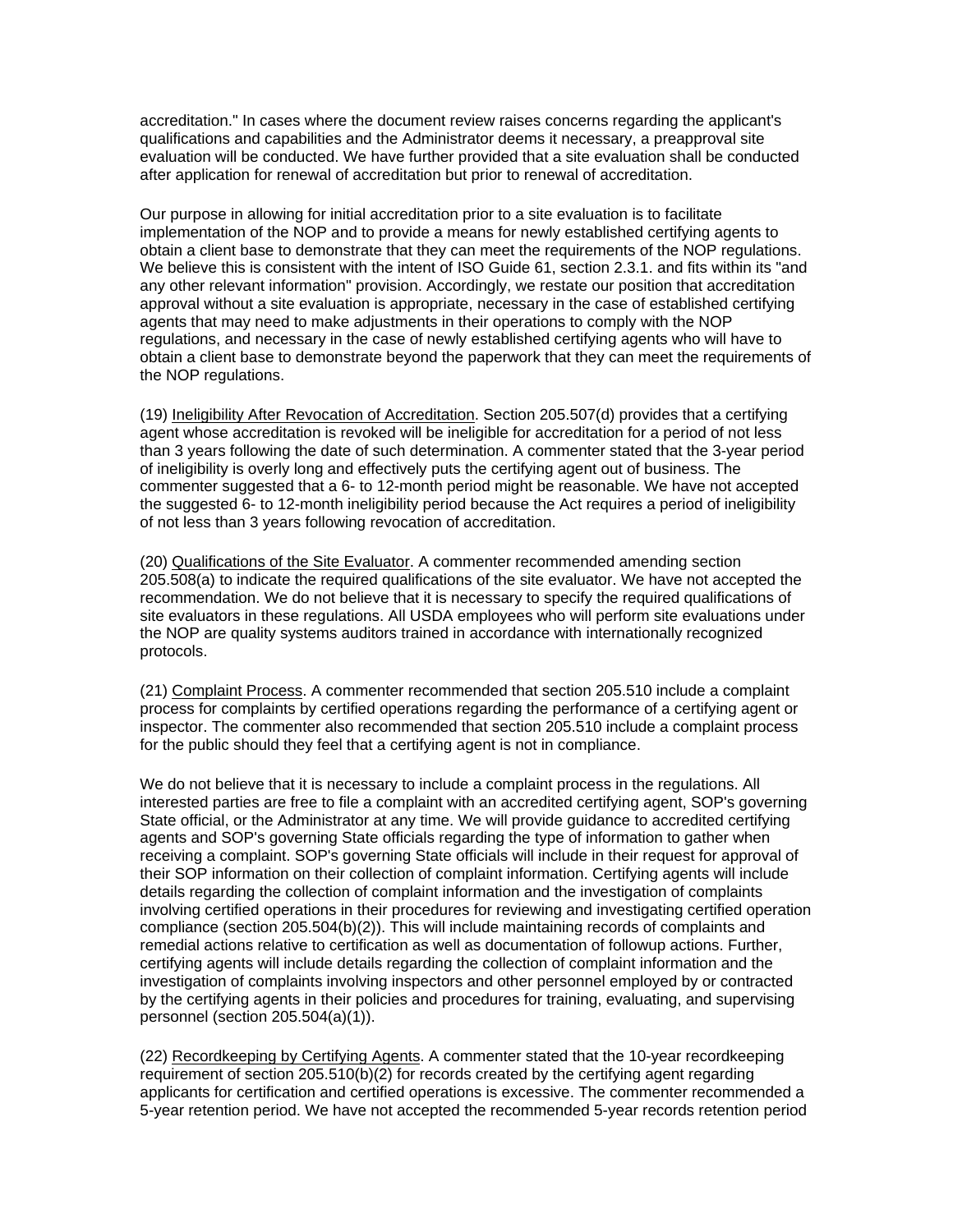for records created by the certifying agent regarding applicants for certification and certified operations because the Act requires the retention of such records for 10 years.

 $(23)$  Reaccreditation. A commenter recommended that section  $205.510(c)(1)$  be amended to require reaccreditation every 3 years. We have provided that accreditation will be for a period of 5 years. This is consistent with the Act which provides that accreditation shall be for a period of not to exceed 5 years. The commenter believes that a 5-year period is not consistent with ISO Guide 61, section 3.5.1, which provides that the accreditation body shall have an established documented program, consistent with the accreditation granted, for carrying out periodic surveillance and reassessment at sufficiently close intervals to verify that its accredited body continues to comply with the accreditation requirements. We believe that accreditation for 5 years is a reasonable period of time. Further, we believe that a 5-year period of accreditation is consistent with ISO Guide 61 inasmuch as we require an annual evaluation of the certification program; annual review of persons associated with the certification process, including inspectors; annual reporting with a complete and accurate update of information required for accreditation; and one or more site evaluations during the period of accreditation in addition to the initial site evaluation for the period of accreditation. Accordingly, we have not made the recommended change. This requirement is located at current section 205.510(c)(2).

(24) Notice of Renewal of Accreditation. A commenter recommended that section 205.510(d) be amended to include a timeframe within which the Administrator must notify an applicant of its renewal of accreditation. We believe that a mandated timeframe for notifying the applicant of renewal of accreditation is inappropriate. We plan to process all applications for renewal of accreditation in the order in which they are received, to confirm the receipt of each application, and to establish a dialog with the applicant upon confirmation of receipt of an application for renewal of accreditation. The length of the renewal process will depend in large part on the nature of the operation seeking renewal of accreditation. To minimize the chances that an accreditation will expire during the renewal process, we have: (1) provided that the Administrator shall send the accredited certifying agent a notice of pending expiration of accreditation approximately 1 year before the date of expiration of the certifying agent's accreditation, (2) required that an application for renewal of accreditation must be received at least 6 months prior to expiration of the certifying agent's accreditation, and (3) provided that the accreditation of a certifying agent who makes timely application for renewal of accreditation will not expire during the renewal process. Accordingly, we have not made the recommended amendment.

#### **Accreditation - Clarifications**

Clarification is given on the following issues raised by commenters as follows:

(1) Accreditation of Foreign Certifying Agents. A commenter suggested that section 205.500 be amended to provide that if there is a government system operating in a foreign country then the government is the appropriate pathway for that country to apply for accreditation.

USDA will accept an application for accreditation to perform certification activities under the NOP from any private entity or governmental entity certifying agent and accredit such applicant upon proof of qualification for accreditation. USDA will provide for USDA accreditation of certifying agents and acceptance of a foreign government's accreditation of certifying agent within the same country. This maximizes opportunity for certifying agents without the potential for confusion and overlap in documentation. Further, we believe these requirements facilitate world trade.

(2) State Approval of Product From Foreign Countries. A commenter stated that any product making claims of organic agricultural ingredients to be sold in California shall fall under the jurisdiction of the California Organic Program for enforcement, inspection, and certification direction. The commenter further stated that, should any foreign certifying agents be accepted,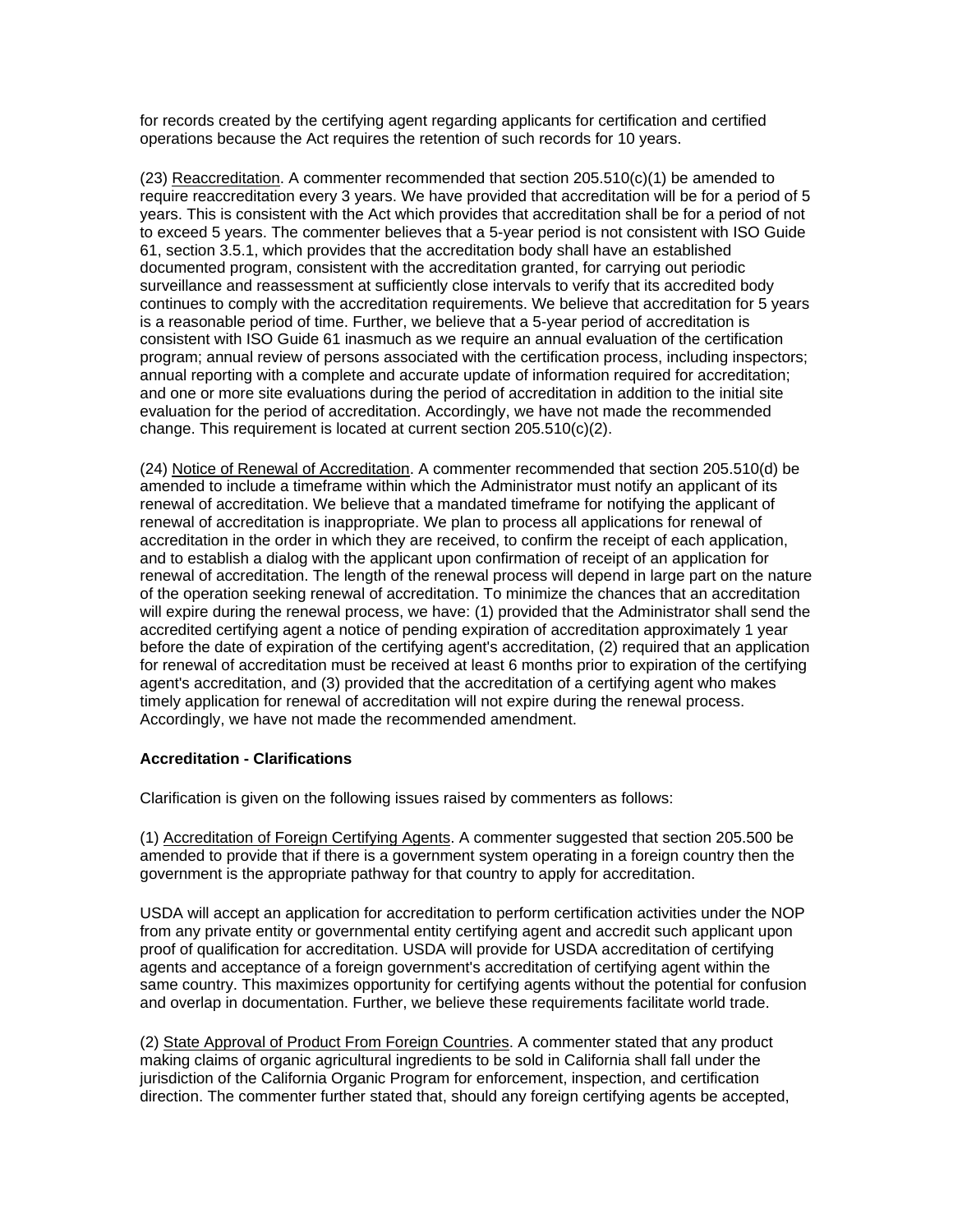they too shall be subject to the sovereign rights of the State of California to protect and enforce the laws of the State of California and to protect agricultural claims in this State.

Any organic program administered by a State will have to be approved by the Secretary. Approval of an SOP will be contingent upon the State's agreeing to accept the certification decisions made by certifying agents accredited or accepted by USDA pursuant to section 205.500.

(3) Equivalency. A commenter stated that USDA should declare in section 205.500 that there are no alternative methods of production that meet the Congressional purpose "to assure consumers that organically produced products meet a consistent standard." The commenter went on to state that, if USDA proceeds with equivalency then the regulations should be amended to provide for: (1) no importing until final determination, (2) no final determination until Federal Register publication and public comment, (3) audit of foreign agency and production sites, and (4) revocation of accreditation for violations. The commenter also recommended that foreign certifying agents be reviewed with the same frequency as State certifying agents.

We disagree that there are no alternative methods of production that assure consumers that organically produced products meet a consistent standard. Accordingly, we will negotiate equivalency agreements with foreign governments. A final equivalency agreement will be required before affected product may be imported into the United States and sold, labeled, or represented as organic. Equivalency agreements will be announced to the public through a notice in the Federal Register and a news release. Site evaluations are a possibility. Foreign certifying agents that receive USDA accreditation, rather than recognition through their government, will have to fully comply with the NOP and will be treated the same as domestic accredited certifying agents.

(4) Evaluation of Equivalency. Commenters asked how equivalency would be evaluated and recommended basing equivalency, not on a check of formalities, but on the finding of substantive equivalence and equivalent effectiveness of certifying systems.

The negotiation of an equivalency agreement will involve meetings between representatives of the foreign government seeking equivalency and representatives of USDA's Agricultural Marketing Service and Foreign Agricultural Service. Support will be provided by the Office of the U.S. Trade Representative. The process will also include the review of documents and possibly one or more site evaluations. Equivalency agreements will be announced to the public through a notice in the Federal Register and a news release.

(5) Treatment of Certifying Agents Operating in More Than One Country. A few commenters requested that we amend section 205.500(c) by adding a provision to clarify the issue of how the international activities of foreign or domestic certifying agents will be treated when they operate in more than one country.

We believe that the requested provision is unnecessary. Certifying agents, domestic and foreign, accredited under the NOP will be expected to comply fully with the requirements of the NOP regardless of where they operate. The only exception would be when they operate in a country in which the Secretary has negotiated an equivalency agreement.

(6) Accreditation of Foreign Certifying Agents. A commenter requested that we amend section 205.500(c) to exempt foreign applicants from having to be accredited certifying agents in USDA's program if the exporting country's national organic program meets international standards; e.g, Codex guidelines.

We have provided for USDA accreditation of qualified foreign certifying agents upon application. We have also provided that USDA will accept a foreign certifying agent's accreditation to certify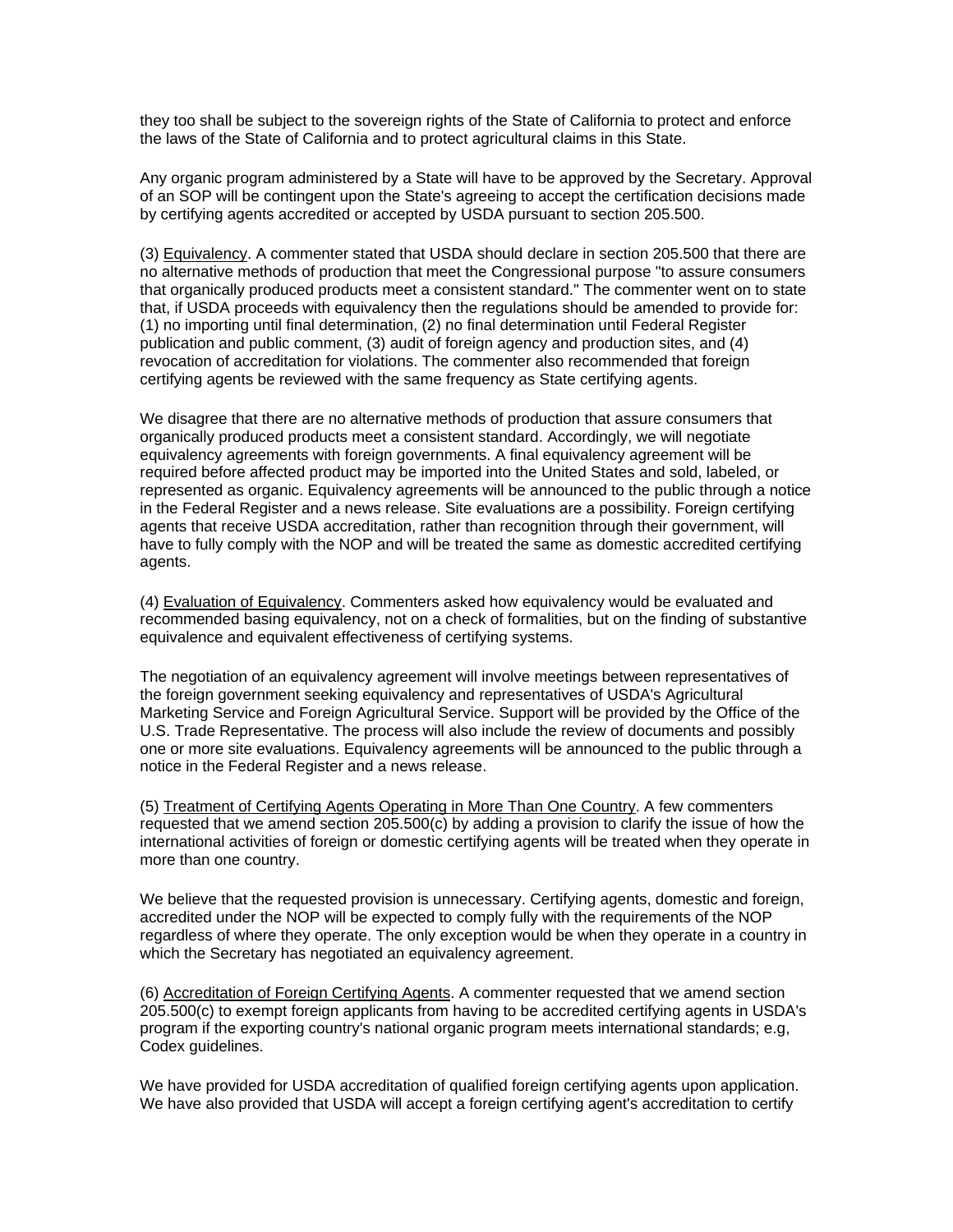organic production or handling operations if it determines, upon the request of a foreign government, that the standards under which the foreign government authority accredited the foreign certifying agent meet the requirements of this part. We have further provided that USDA will accept a foreign certifying agent's accreditation to certify organic production or handling operations if the foreign government authority that accredited the foreign certifying agent acted under an equivalency agreement negotiated between the United States and the foreign government. These recognitions of foreign government programs, however, do not extend to international standards such as Codex guidelines. In either case, we are recognizing the ability of a foreign government's program to meet U.S. standards, not some other international standard.

(7) States with an Organic Statute. A commenter stated that a State with an organic statute or regulations that does not certify organic producers or organic handlers should not have to be accredited.

The NOP requires the Secretary's approval of SOP's whether or not the State has a State certifying agent. A State may have an SOP but not have a State certifying agent. In this case the SOP must be approved by the Secretary. A State may have a State certifying agent but no SOP. In this case, the State certifying agent must apply for and receive accreditation to certify organic production or handling operations. Finally, a State may have an SOP and a State certifying agent. In this case, the SOP must be approved by the Secretary, and the State certifying agent must apply for and receive accreditation to certify organic production or handling operations.

(8) Nondiscriminatory Services. A commenter wanted the addition of a provision in section 205.501(a) requiring certifying agents to provide nondiscriminatory services. We have not included the suggested addition in this final rule because the provision already exists in section 205.501(d).

(9) Release of Information. A few commenters requested that we amend section 205.501(a)(10) to include a general exclusion allowing the release of any information with the client's permission. We have not included the suggested addition in this final rule because section 205.504(b)(5)(iv) already addresses the allowed release of other business information as permitted in writing by the producer or handler.

(10) Use of the Term, "Certified Organic." In commenting on section 205.501(b)(1), a commenter stated that if the term, "certified organic," is included on a label, it must state by whom, according to Maine State law. We do not believe that the requirements of section 205.501(b)(1) would preclude a certified operation from complying with a State law requiring identification of the certifying agent on a product sold, labeled, or represented as "certified organic." Further, these regulations do not require a certified operation to use the word, "certified," on its label.

(11) Holding the Secretary Harmless. In commenting on the requirements of section 205.501(c)(1), a commenter stated that certifying agents are responsible for representing USDA but seem to have no recourse. Another commenter asked, what happens if a certifying agent is found in violation of the Act but the violation was due to information or direction that came from USDA?

Under the NOP, accredited certifying agents are required to comply with and carry out the requirements of the Act and these regulations. If they fail to do so, they are responsible for their actions or failures to act. This would not be true if the action or failure to act was at the direction of the Secretary.

(12) Self-evaluation of Ability to Comply. A commenter requested that section 205.504 be amended to provide clarity on the baseline requirements that would allow a certifying agent to conduct a self-evaluation to determine its ability to comply. The commenter stated that there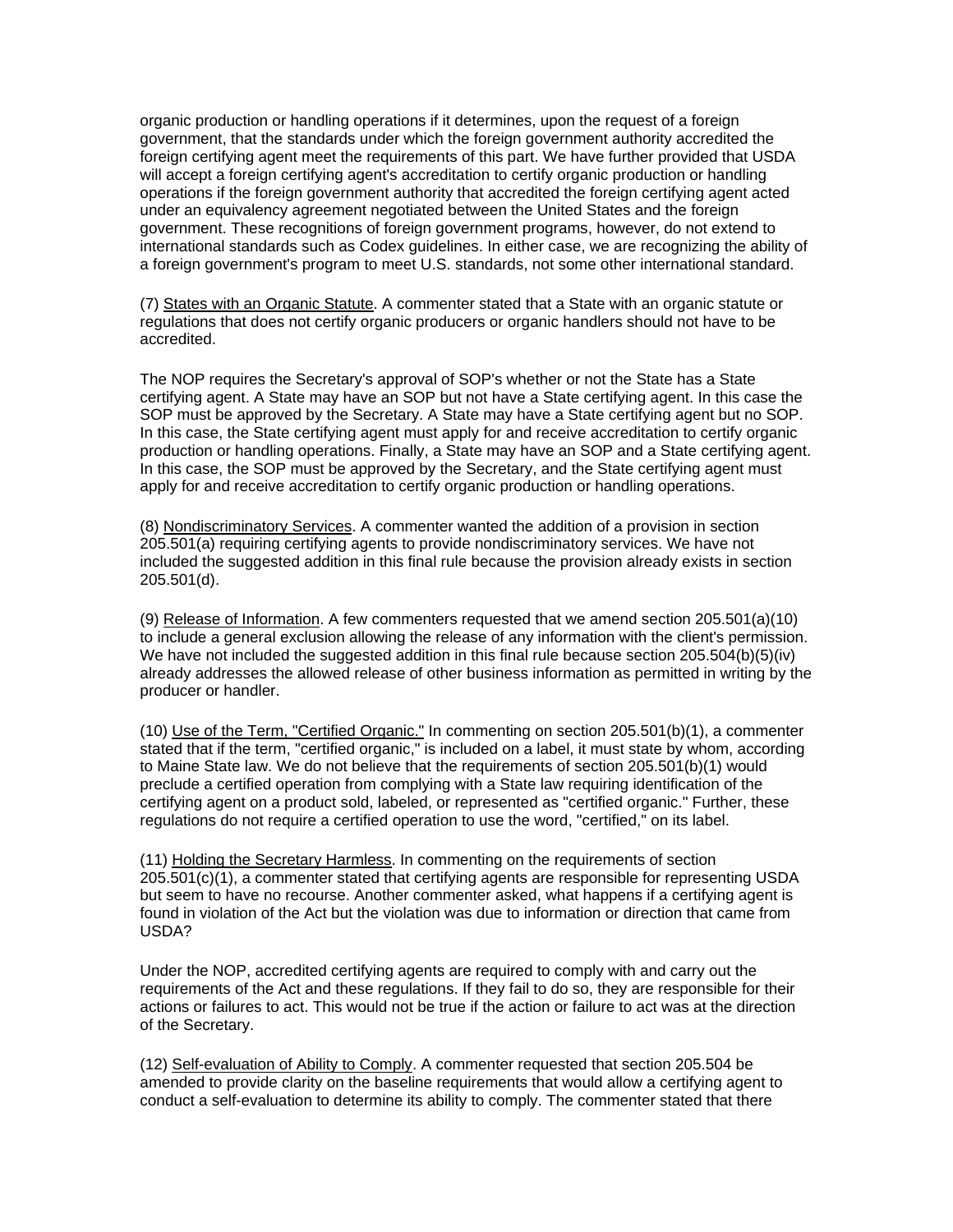should be some type of baseline acceptance of expertise and ability. The commenter wants details regarding the "training" or "experience" requirements necessary to qualify for accreditation. This commenter also stated that criteria for inspector and reviewer training should be added and enlarged.

We do not believe that it is necessary to present the requirements for accreditation to the extent of detail requested by the commenter. The intent is to provide flexibility to the certifying agents such that they can tailor their policies and procedures to the nature and scope of their operation. The NOP is available to respond to questions and to assist certifying agents in complying with the requirements for accreditation.

(13) Evidence of Expertise and Ability. Commenters stated that important elements of ISO Guide 65 are missing from section 205.504. They cite the maintenance of a complaints register and a register of precedents and provisions for subcontracting and a documents control policy or a document register.

Certifying agents grant certification, deny certification, and take enforcement action against a certified operation's certification. Certifying agents are required to maintain records applicable to all such actions and to report such actions to the Administrator. Certifying agents may contract with qualified individuals for the performance of services such as inspection, sampling, and residue testing. Certifying agents are required to submit personnel information (employed and contracted) and administrative policies and procedures to the Administrator. All such documents must be updated annually. The regulations also require the maintenance of records according to specified retention periods. All of these factors will be considered in granting or denying accreditation. We believe these requirements meet or exceed the ISO Guide 65 guidelines.

(14) Personnel Evidence of Expertise. A commenter inquired about the frequency at which the personnel information, required by section 205.504(a) and used to establish evidence of expertise and ability, is to be updated. Section 205.510 requires that the certifying agent annually submit a complete and accurate update of the information required in section 205.504.

(15) Responsibly Connected. A commenter stated that the term, "responsibly connected," as used in section  $205.504(a)(2)$  is a broad sweep. The commenter believes the term would include everyone they do business with.

Section 205.504(a)(2) requires the certifying agent to provide the name and position description of all personnel to be used in the certification operation. The section assists the certifying agent in meeting the requirement by identifying categories of persons covered by the requirement including persons responsibly connected to the certifying agent. Responsibly connected does not include everyone that the certifying agent does business with. Responsibly connected is defined in the Definitions subpart of this final rule as "any person who is a partner, officer, director, holder, manager, or owner of 10 percent or more of the voting stock of an applicant or a recipient of certification or accreditation." This definition has not changed.

(16) Independent Third-Party Inspectors. A commenter recommended amending section 205.504(a)(3)(I) to provide for the use of independent third-party inspectors. We believe that this recommended amendment is unnecessary since nothing in these regulations precludes a certifying agent from contracting with independent third parties for inspection services.

(17) Response to Accreditation Applicant. A commenter requested that section 205.506(a)(3) be amended to provide a timeframe within which the Administrator has to respond to the accreditation application. While section 205.506(a)(3) identifies the information to be reviewed by the Administrator prior to the granting of accreditation, we assume the commenter is seeking a specific time limit by which the Administrator will acknowledge receipt of an application for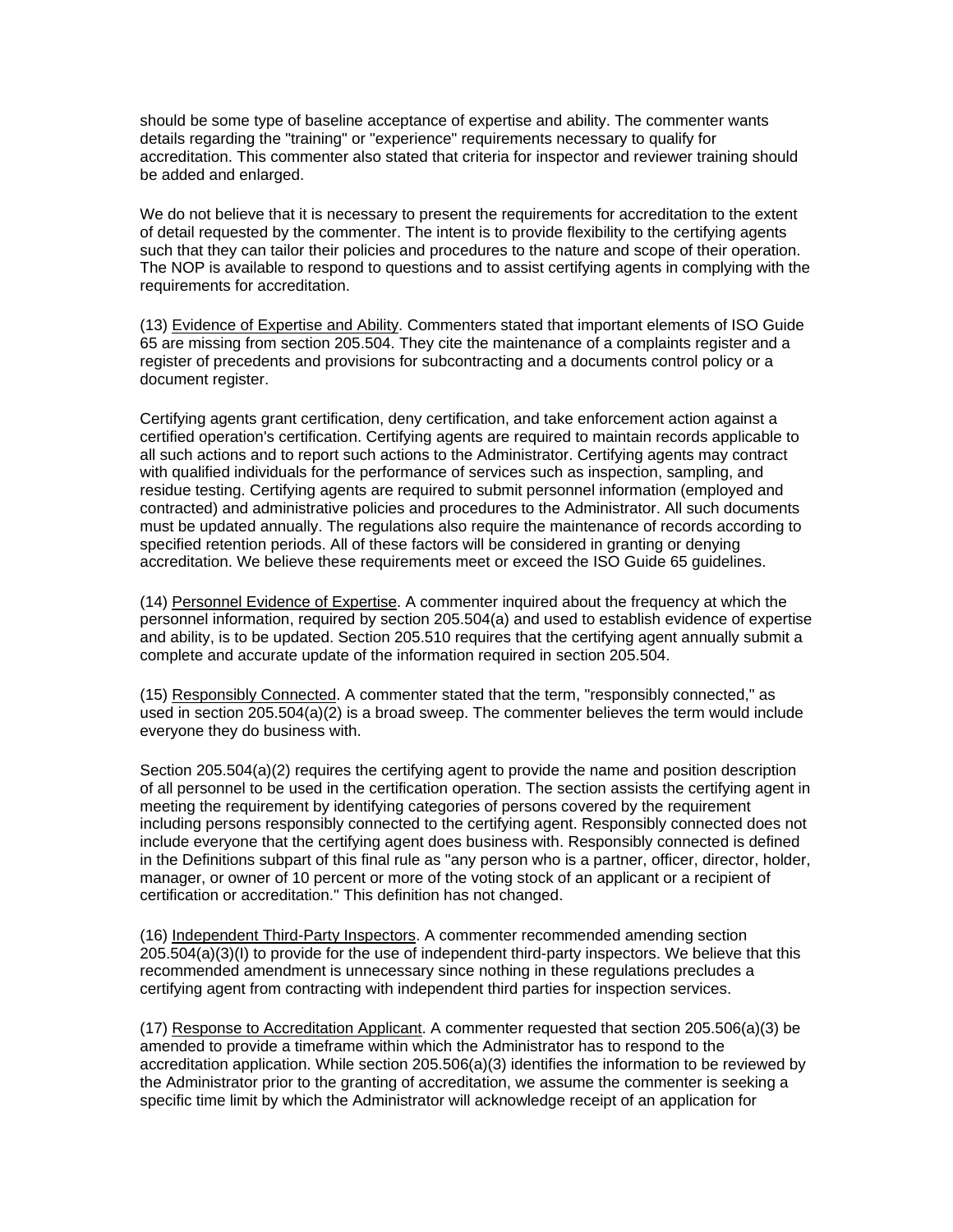accreditation. In the alternative, the commenter may have been seeking a specific time limit by which the Administrator must grant or deny accreditation. We believe that a regulation-mandated timeframe for notifying the applicant of receipt of an application or for granting or denying accreditation is unnecessary. We plan to process all applications in the order in which they are received, to confirm the receipt of each application upon receipt, and to establish a dialog with the applicant upon confirmation of receipt of an application for accreditation. We will work with each applicant to complete the accreditation process as expeditiously as possible. A firm timeframe, however, cannot be set for granting or denying accreditation due to the anticipated uniqueness of each applicant and its application for accreditation.

(18) Duration of Accreditation and Certification. A commenter asked, "How can certification be essentially in perpetuity and accreditation have a time restraint?" The commenter's question does not indicate a preference for certification or accreditation longevity. The commenter correctly points out that certification and accreditation, both of which must be updated annually, are granted for different time periods. The Act limits the period of accreditation to 5 years but does not establish a limit to the period of certification. We believe the requirement that the certified operation submit an annual update of its organic plan negates the need for a certification expiration date.

(19) Denial of Accreditation. In commenting on section 205.507, a commenter stated that the regulations need to address what happens to a certifying agent's clients when the certifying agent fails to qualify for accreditation on its first attempt.

Section 205.507(c) provides that an applicant who has received written notification of accreditation denial may apply for accreditation again at any time in accordance with section 205.502. Upon implementation of the certification requirements of the NOP, production and handling operations planning to sell, label, or represent their products as organic must be certified by a USDA-accredited certifying agent before selling, labeling, or representing their products as organic. If a producer's or handler's choice of certifying agents does not receive USDA accreditation, the producer or handler must seek and receive certification under the NOP from a USDA-accredited certifying agent before selling, labeling, or representing their products as organic. Producers and handlers not so certified may not sell, label, or represent their products as organic. Any producer or handler who violates this requirement will be subject to prosecution under section 2120 of the Act.

(20) Loss of Accreditation After Initial Site Visit. Commenting on section 205.508(b), a commenter stated the belief that accreditation before a site visit may cause problems if the certifying agent does not meet the requirements and, subsequently, loses its accreditation. We believe the problems will be no greater than will occur at any other time when it becomes necessary to revoke a certifying agent's accreditation, including when it becomes necessary to initiate proceedings to suspend or revoke the certification of one or more of the certifying agent's certified operations. However, just because revocation of a certifying agent's accreditation may be justified, it may not be necessary to suspend or revoke the certification of one or more of its clients. An operation certified by a certifying agent that has lost its accreditation must make application with a new certifying agent if it is going to continue to sell, label, or represent its products as organic.

(21) Prohibition on Certification After Expiration of Accreditation. A commenter stated that, "USDA should allow certifying agents to apply the same provisions to expiration of certification of a certified operation." The provision referenced by the commenter is the section 205.510(c)(1) (current section 205.510(c)(2)) requirement that certifying agents with an expired accreditation must not perform certification activities under the Act and these regulations. We have not accepted the commenter's request that the same prohibition be applied to production and handling operations with an expired certification because certification does not expire.